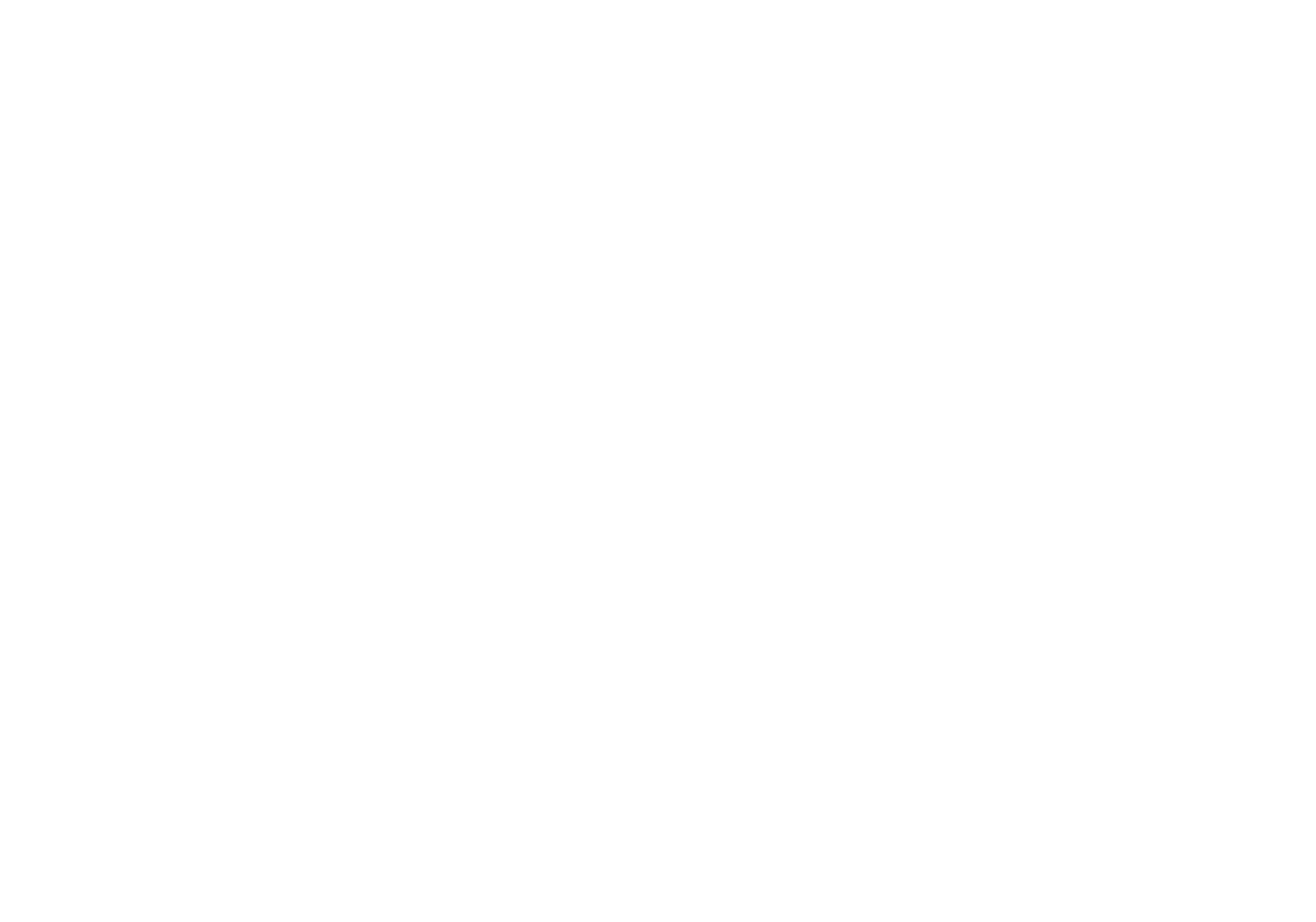# Acta Marisiensis - Seria Medica

Volume 67 | Supplement 4 | 2021

# INSIDE MEDICAL CONGRESS 2021

21-24 October 2021 Targu Mures, Romania

# **BOOK OF ABSTRACTS**

Disclaimer

The responsibility for the content of the abstracts belongs entirely to the authors.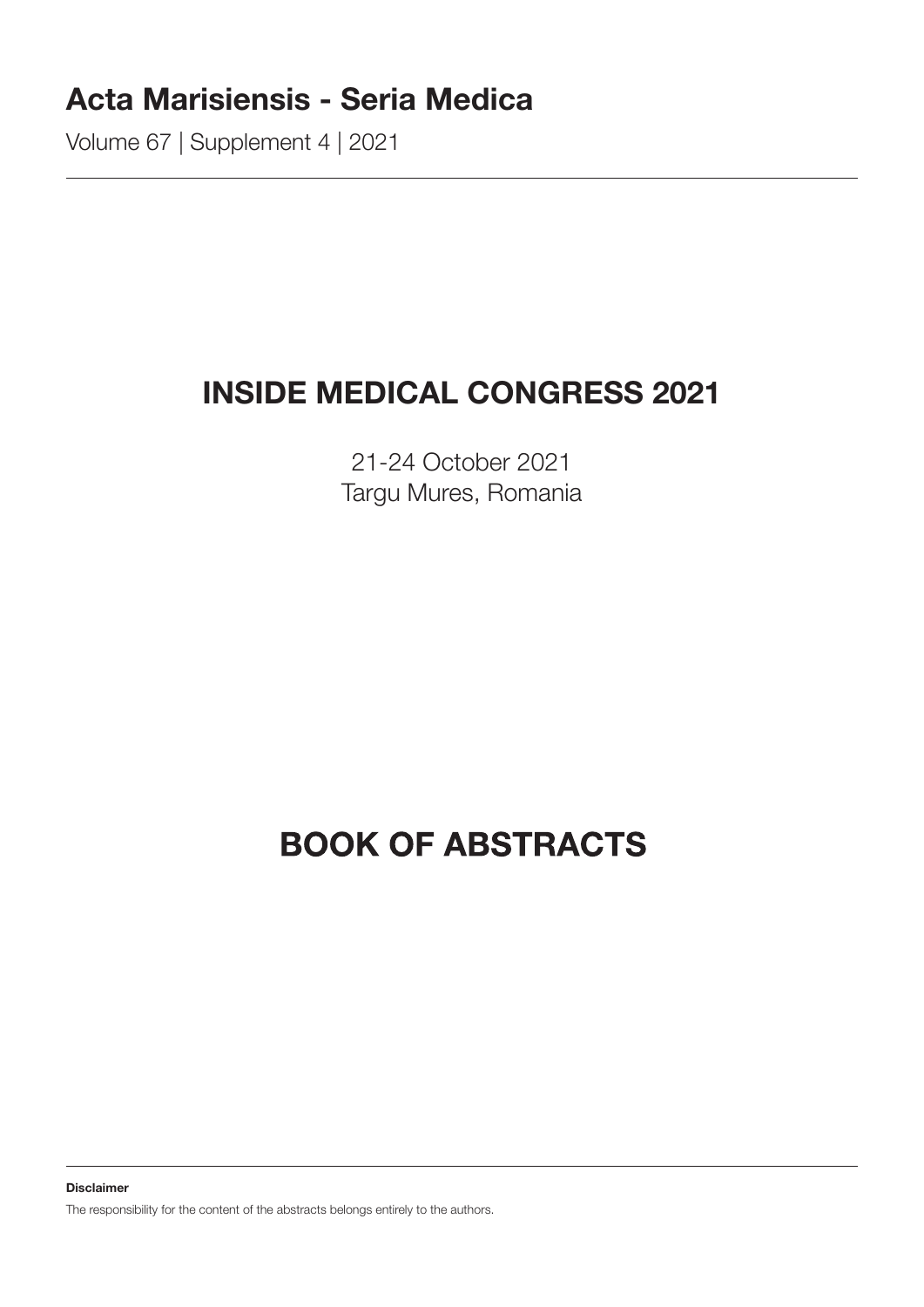# Acta Marisiensis - Seria Medica

Editor-in-Chief Professor Sanda-Maria Copotoiu *George Emil Palade University of Medicine, Pharmacy, Science, and Technology of Targu Mures*

#### Managing Editor

Professor Adrian Man *George Emil Palade University of Medicine, Pharmacy, Science, and Technology of Targu Mures*

#### Assistant Editors

Lecturer Andrei-Șerban Gâz-Florea *George Emil Palade University of Medicine, Pharmacy, Science, and Technology of Targu Mures*

Lecturer Anca Mare *George Emil Palade University of Medicine, Pharmacy, Science, and Technology of Targu Mures*

Editorial Secretaria

Assistant prof. Cristina Ciurea *George Emil Palade University of Medicine, Pharmacy, Science, and Technology of Targu Mures* 

#### Technical Editor

Associate Professor Valentin Nădășan *George Emil Palade University of Medicine, Pharmacy, Science, and Technology of Targu Mures*

#### Associate Editors

Professor Leonard Azamfirei *George Emil Palade University of Medicine, Pharmacy, Science, and Technology of Targu Mures*

Professor Vladimir Bacârea *George Emil Palade University of Medicine, Pharmacy, Science, and Technology of Targu Mures*

Professor György Benedek *University of Szeged, Faculty of Medicine, Hungary*

Professor Imre Benedek *George Emil Palade University of Medicine, Pharmacy, Science, and Technology of Targu Mures*

Professor Angela Borda *George Emil Palade University of Medicine, Pharmacy, Science, and Technology of Targu Mures*

Professor Klara Brânzaniuc *George Emil Palade University of Medicine, Pharmacy, Science, and Technology of Targu Mures* Professor Constantin Copotoiu *George Emil Palade University of Medicine, Pharmacy, Science, and Technology of Targu Mures* Professor Ovidiu Cotoi

*George Emil Palade University of Medicine, Pharmacy, Science, and Technology of Targu Mures*

Professor Carol Csedő *George Emil Palade University of Medicine, Pharmacy, Science, and Technology of Targu Mures*

Professor Dan Dobreanu *George Emil Palade University of Medicine, Pharmacy, Science, and Technology of Targu Mures* Professor Minodora Dobreanu *George Emil Palade University of Medicine, Pharmacy, Science, and Technology of Targu Mures*

Professor Daniela Dobru

*George Emil Palade University of Medicine, Pharmacy, Science, and Technology of Targu Mures* Professor Tiberiu Ezri

*Wolfson Medical Center, Holon, Affiliated to Tel Aviv University, Israel*

Professor István Édes *University of Debrecen, Hungary* Professor Dietmar Glogar

*Medical University of Vienna, Austria* Professor Gabriel M. Gurman

*Ben Gurion University of Negev, Faculty of Health Sciences Beer Sheva, Israel*

Professor Simona Gurzu *George Emil Palade University of Medicine, Pharmacy, Science, and Technology of Targu Mures*

Professor Silvia Imre *George Emil Palade University of Medicine, Pharmacy, Science, and Technology of Targu Mures*

Professor Miklós Kásler *National Institute of Oncology, Budapest, Hungary*

Professor Marius Mărușteri *George Emil Palade University of Medicine, Pharmacy, Science, and Technology of Targu Mures*

Associate Professor Monica Monea Pop *George Emil Palade University of Medicine, Pharmacy, Science, and Technology of Targu Mures*

Professor Daniela Lucia Muntean *George Emil Palade University of Medicine, Pharmacy, Science, and Technology of Targu Mures*

*Acta Marisiensis* - Seria Medica (ISSN 2668-7755) is the official publication of the George Emil Palade University of Medicine, Pharmacy, Science, and Technology of Targu Mures, being published by University Press, Targu Mures.

The journal publishes high-quality articles on various subjects related to research and medical practice from the all the medical and pharmaceutical fields, ranging from basic to clinical research and corresponding to different article types such as: reviews, original articles, case reports, case series, letter to editor or brief reports. The journal also publishes short information or editorial notes in relation to different aspects of the medical and academic life.

#### Information for contributors

Manuscripts must be submitted via editorial manager system, available online at www.editorialmanager.com/amma

#### **Correspondence**

All correspondence should be addressed to the Editorial Office: Acta Medica Marisiensis George Emil Palade University of Medicine, Pharmacy, Science, and Technology of Targu Mures 38, Gh. Marinescu St, 540139 Tîrgu Mureș, Romania

Managing Editor Professor Adrian Man

or sent by e-mail to ammjournal@umfst.ro

#### Copyright statement

Under the Creative Commons Attribution-NonCommercial-NoDerivs license, the author(s) and users are free to share (copy, distribute and transmit the contribution) under the following conditions: 1. they must attribute the contribution in the manner specified by the author or licensor, 2. they may not use this contribution for commercial purposes, 3. they may not alter, transform, or build upon this work.

#### Professor Örs Nagy

*George Emil Palade University of Medicine, Pharmacy, Science, and Technology of Targu Mures* Professor Aurel Nireștean

*George Emil Palade University of Medicine, Pharmacy, Science, and Technology of Targu Mures*

Professor Francisco Nogales *University of Granada, Faculty of Medicine, Spain* Professor Sorin Popșor *George Emil Palade University of Medicine, Pharmacy,* 

*Science, and Technology of Targu Mures* Professor Lucian Pușcașiu

*George Emil Palade University of Medicine, Pharmacy, Science, and Technology of Targu Mures*

Professor Rosa Marin Saez *University of Valencia, Spain*

Professor Ario Santini *University of Edinburgh, Scotland, UK*

Professor Toru Schimizu *Institute of Multidisciplinary Research for Advanced Materials, Sendai, Japan*

Professor Francisc Schneider *University of Medicine and Pharmacy Timișoara*

Professor Dan Teodor Simionescu *Clemson University, Department of Bionengineering, Clemson, USA*

Professor Emese Sipos *George Emil Palade University of Medicine, Pharmacy, Science, and Technology of Targu Mures*

Associate Professor Mircea Suciu *George Emil Palade University of Medicine, Pharmacy, Science, and Technology of Targu Mures*

Professor Béla Szabó *George Emil Palade University of Medicine, Pharmacy, Science, and Technology of Targu Mures*

Professor Zoltán Szentirmay

*National Institute of Oncology, Budapest, Hungary* Professor Tibor Szilágy

*George Emil Palade University of Medicine, Pharmacy, Science, and Technology of Targu Mures*

Professor Peter Szmuk *University of Texas Southwestern Medical Center, Dallas, USA*

Professor Camil E. Vari *George Emil Palade University of Medicine, Pharmacy, Science, and Technology of Targu Mures*

#### Acta Marisiensis - Seria Medica is indexed in the following international databases:

· Celdes

· CNKI Scholar

- · CNPIEC
- 
- · EBSCO Discovery Service (since 01 July 2010, first indexed number - no.4/2010) · Google Scholar
- · J-Gate
- · Primo Central (ExLibris)
- · ReadCube
- · Summon (Serials Solutions/ProQuest)
- · TDOne (TDNet)
- · WorldCat (OCLC)

#### DTP and Website Management Editura Prisma

#### Disclaimer

The views expressed in this journal represent those of the authors or advertisers only. In no way can they be construed necessarily to reflect the view of either the Editors or the Publishers.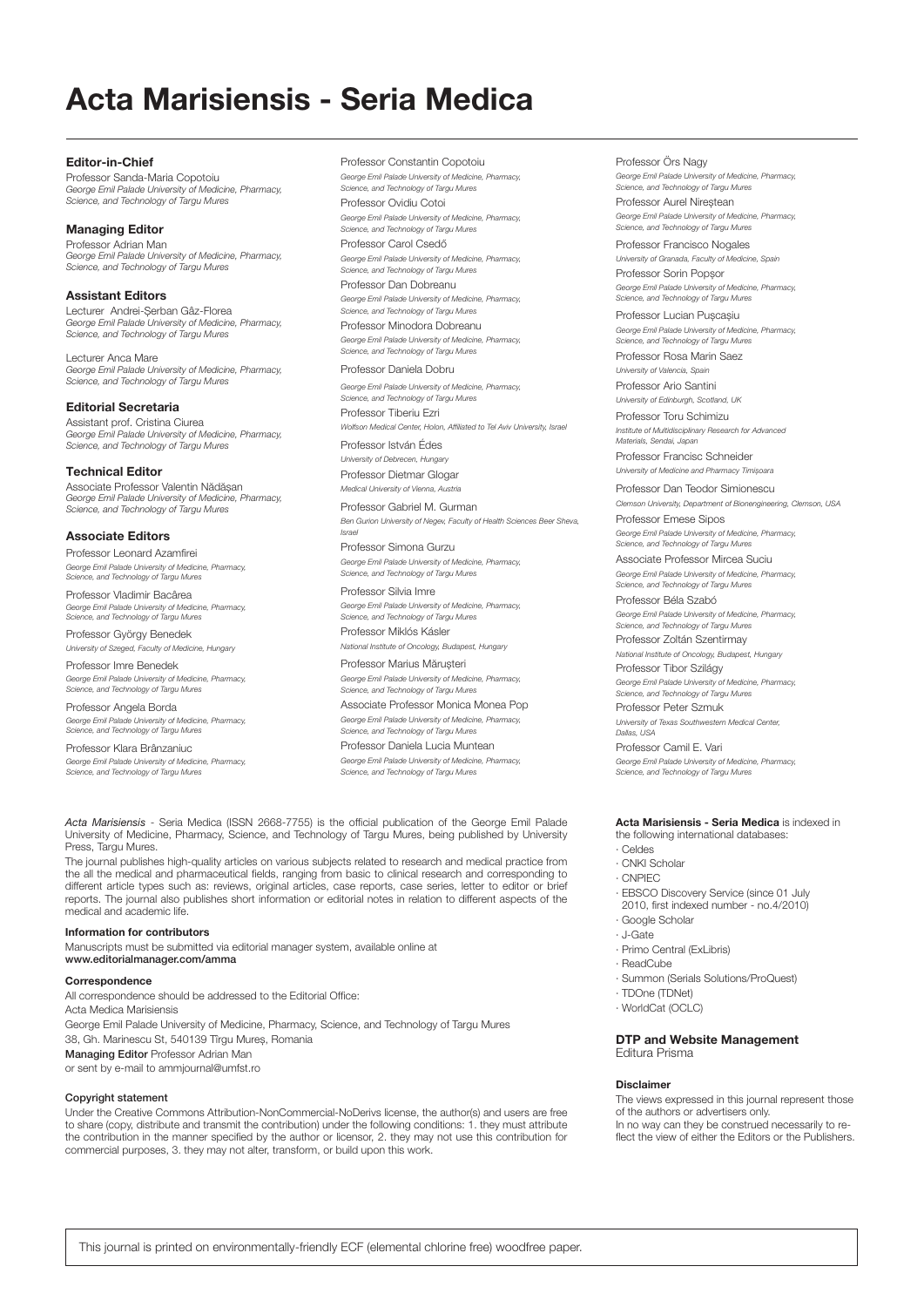#### INSIDE MEDICAL CONGRESS 2021

21-24 October 2021 Targu Mures, Romania The Society for Innovation, Development and Medical Education – SideMED - George Emil Palade University Of Medicine, Pharmacy, Science, and Technology of Targu Mures

#### Organizing Committee

Dr. Eduard Costin Argatu Dr. Patricia Carmen Chișcariu Andreea Georgiana Comșulea Alexandra Ioana Luca Paula Bândea Andreea Micu Iuliana Comșulea Diana Sabău Bogdan Ion Maria Louise Fufezan Mara-Constantina Ilovan Maria Constantin Maria Simion Prof. Dr. Adrian Man - Managing Editor Assoc. Prof. Dr. Valentin Nădășan - Technical Editor

#### Scientific Committee

Dr. Eduard Costin Argatu Dr. Patricia Carmen Chișcariu Andreea Georgiana Comșulea Alexandra Ioana Luca

#### Peer-Reviewers

Prof. Dr. Călin Molnar Assist. Prof. Dr. Amalia Făgărășan Assist. Prof. Dr. Anca Negovan Lect. Dr. Claudiu Molnar Lect. Dr. Daniel Gheorghe Popa Lect. Dr. Luminița Decean Lect. Dr. Rareș Chinezu Lect. Dr. Veronica Ghirca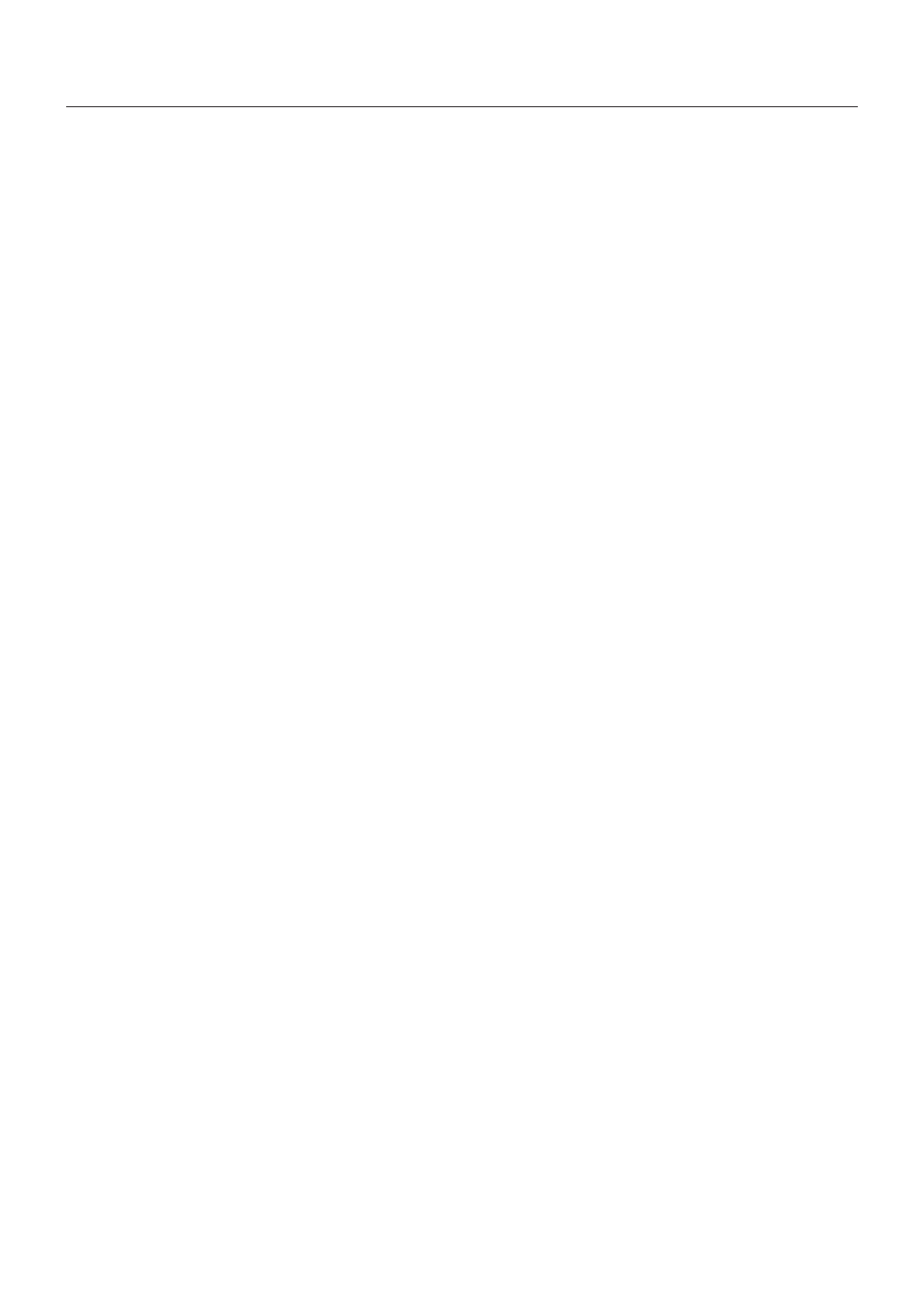## <span id="page-6-0"></span>USE OF MINIMAL EMERGENCY PLEUROTOMY – COMPARATIVE STUDY 2019 VS 2020

Sergiu-Stefan Laszlo<sup>1</sup>, Dragos-Călin Molnar<sup>1</sup>, Emilia Găitan<sup>1</sup>, Marian Botoncea<sup>1</sup>, Călin Molnar<sup>1</sup>

1. George Emil Palade University of Medicine, Pharmacy, Science, and Technology of Targu Mures

**Background:** The role of pleural drainage is to evacuate fluid or air in a closed suction system, with the role of restoring negative intrathoracic pressure and preventing complications.

**Objective:** The aim of this study is the comparative analysis of the usage of this procedure in the pre-pandemic and in the pandemic period.

Material and methods: Retrospective study by comparative analysis of skeletal traumatic injuries in 2019 vs 2020.

Results: Out of a total number of 998 traumas, 59 required emergency pleurotomy. Out of 59, 9 are female, 50 are male. Out of 58, 24 presented pneumothorax (21-2019, 3-2020), and 12 hemothorax (10-2019, 2-2020). Costal fractures presented 13 patients (10 - 2019, 3 - 2020). The number of injuries resulting from road accidents is 10 (10-2019, 0-2020). The hospitalization period of patients is between 6 and 18 days.

Conclusions: The number of chest injuries requiring emergency pleurotomy has decreased visibly during the pandemic compared to the pre-pandemic period. Pleurotomy remains a life-saving surgical procedure.

**Keywords:** Emergency pleurotomy, Skeletal traumatic injuries

# THE IMPORTANCE OF EMBRYOLOGY IN CLINICAL PRACTICE

Bianca-Teofana Tuteanu<sup>1</sup>, Maria-Larisa Cornea-Cosma<sup>1</sup>, Maria-Teodora Constantin<sup>1</sup>, Remus-Sebastian Sipos<sup>1</sup>

1. George Emil Palade University of Medicine, Pharmacy, Science, and Technology of Targu Mures

**Background:** The embryological development of the kidney comprises three stages. The pronephros appears in the tenth stage, in the cervical region of the embryo, while the mesonephros develops inferior to the pronephros in resorption and acts as a temporary kidney until the final kidney develops. The mesonephros has an excretory canal called the mesonephric duct or Wolffian duct, located posterolaterally. The metanephros represents the final kidney, formed from two sources: the caudal part of the mesonephric duct and the metanephrogenic buds.

**Objective:** The aim of this presentation is to demonstrate the correlations between embryological development of the kidney and its clinical anatomy.

Material and methods: We approached the case of a 40-year-old patient who presented to the ER, initially for other medical problems, but after all the necessary examinations, the CT revealed an anatomical variation, more specifically the vascularization of the left kidney from the corresponding internal iliac artery.

Results: Renal ectopy defines the abnormal position of the kidney. The pelvic kidney is an ectopia that describes any kidney located below the normal place. It is an anomaly of "ascension" of the metanephros. Our case presents a patient with a kidney located in the pelvic region and irrigated by the internal iliac artery, instead of the renal artery, without other complications related to this abnormality.

**Conclusions:** Anatomical variations can be a challenge for the clinician, and knowledge of the clinical embryology notions can alleviate an intraoperative "surprise" that may occur, especially in emergency interventions. From a clinical point of view, the detection of such a location of the kidney, in a routine ultrasound, raises suspicions of ectopia or renal ptosis, which requires a differential diagnosis.

**Keywords:** renal ectopy, pelvic kidney, embryological development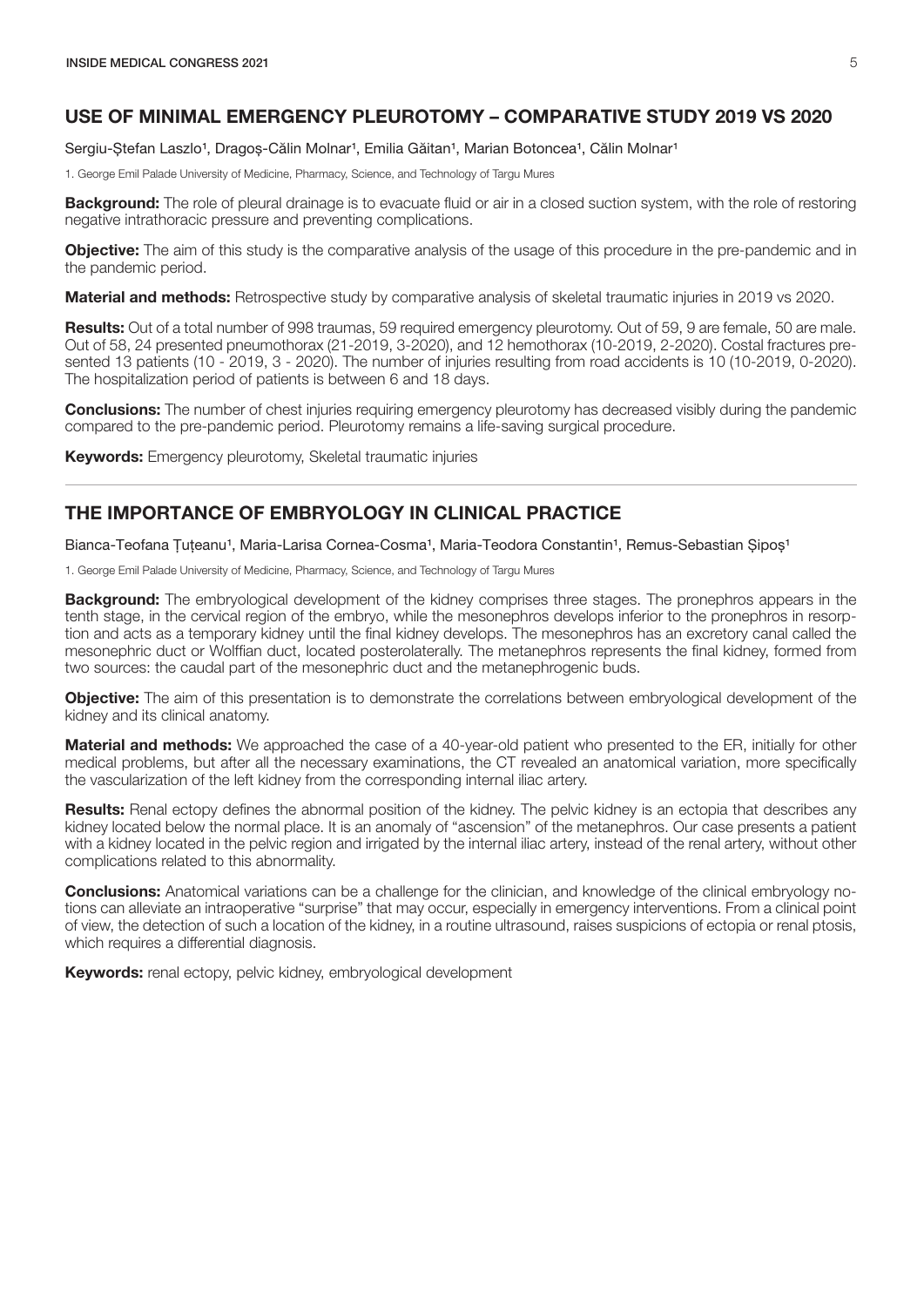## <span id="page-7-0"></span>THE BENEFITS OF SUBCHONDROPLASTY IN BONE MARROW LESIONS TREATMENT

Sergiu Ciurean<sup>1</sup>, Iulia-Maria Lupu<sup>1</sup>, Ciprian-Gelu Grigoroaea<sup>1</sup>, Fodor Pal<sup>1</sup>

1. George Emil Palade University of Medicine, Pharmacy, Science, and Technology of Targu Mures

**Background:** The osteochondral unit consisting of cartilage and a subchondral unit is responsible for absorbing shock and mechanically supporting the joint. Thus, a bone marrow lesion (BML) that occurs in the subchondral bone can eventually lead to rapid bone deterioration.

Objective: This case presentation aims to emphasize the importance of surgical interventions to avoid possible knee osteoarthritis.

Material and methods: A 51-year-old man previously treated with knee pain presented once again with a limited range of motion of the joint, precisely an arc of 15-90. Moreover, the patient had a Kellgren-Lawrence grade 2 osteoarthritis and the subchondral bone marrow of the medial femoral condyle had shown significant alterations during the MRI examination. These findings along with other tests pointing towards osteochondral deterioration formed the basis of the diagnosis, a bone marrow lesion. Due to the ineffectiveness of the conservative treatment, the patient had gone through, a surgical approach had been taken into consideration. Arthroscopy and subchondroplasty were performed under general anesthesia. A grade II ICRS cartilage lesion was located at the medial femoral condyle. The surgeons, therefore, opted for a debridement chondroplasty to remove the loose cartilage fragments. During the intervention, the trajectory of the guidewire was predetermined by MRI and an orthogonal fluoroscopic view was made to place the cannula. Ultimately, a purely synthetic bone graft substitute was injected into the lesion.

Results: The International Knee Documentation Committee score had an overall improvement starting from 39.9 to 66.7 at six months and 87.4 at one year. Both the Knee Injury and Osteoarthritis Outcome Score and the Tegner Lysholm score showed a significant increase at the six and twelve-month follow-up.

Conclusions: Subchondroplasty with a small rate of complications is less invasive and, hence, a considerable surgical approach when treating BMLs.

Keywords: subchondroplasty, osteoarthritis, arthroscopy, condyle

#### SURGICAL TREATMENT OF CHONDROPATHY USING THE AUTOLOGOUS MATRIX-INDUCED CHONDROGENESIS TECHNIQUE

Sergiu Ciurean<sup>1</sup>, Iulia-Maria Lupu<sup>1</sup>, Bogdan-Vasile Gherghel<sup>1</sup>, Fodor Pal<sup>1</sup>

1. George Emil Palade University of Medicine, Pharmacy, Science, and Technology of Targu Mures

**Background:** Autologous matrix-induced chondrogenesis (AMIC) is a one-step surgical procedure that consists of a subchondral microfracture surgery done alongside an installment of a collagen I/III membrane using partially autologous fibrin glue. This technique is considered to be a further development in cartilage resurfacing since it allows mesenchymal stem cells (MSCs) to develop into chondrocytes.

Objective: The objective of this case presentation is to emphasize the benefits AMIC has when it comes to the structural and functional restoration of the cartilaginous tissue.

Material and methods: We present a case of a 42 years old male admitted into the Orthopaedic ward with knee pain, tumefaction, and an impediment to the extension and the flexion of the joint. After the radiological exam, the patient was diagnosed with chondropathy of the internal femoral condyle and femoral trochlea. The intervention begins with an exploratory knee arthroscopy which confirmes the diagnosis and places it into stage II ICRS chondropathy of the femoral condyle and stage IV ICRS chondropathy of the femoral trochlea. Furthermore, the surgery continues with knee arthrotomy followed by the exposure of the chondral defect and the cartilage debridement. Afterward, a piece of Maioregen matrix is cut and placed onto the debrided space followed by a suture. The same method is used in the case of the femoral trochlea.

Results: Compared to other interventions for chondropathy, this technique using the Maioregen matrix provides a onestep surgery with better clinical results and the complete healing of the knee between 6-8 weeks postoperatively.

**Conclusions:** Autologous matrix-induced chondrogenesis being based on forming chondrocytes is considered to be an easier and safer treatment of knee chondropathy. Consequently, it is a highly used surgical procedure that has great records taking into consideration patient follow-up as well.

Keywords: AMIC, Maioregen, chondropathy, stem cells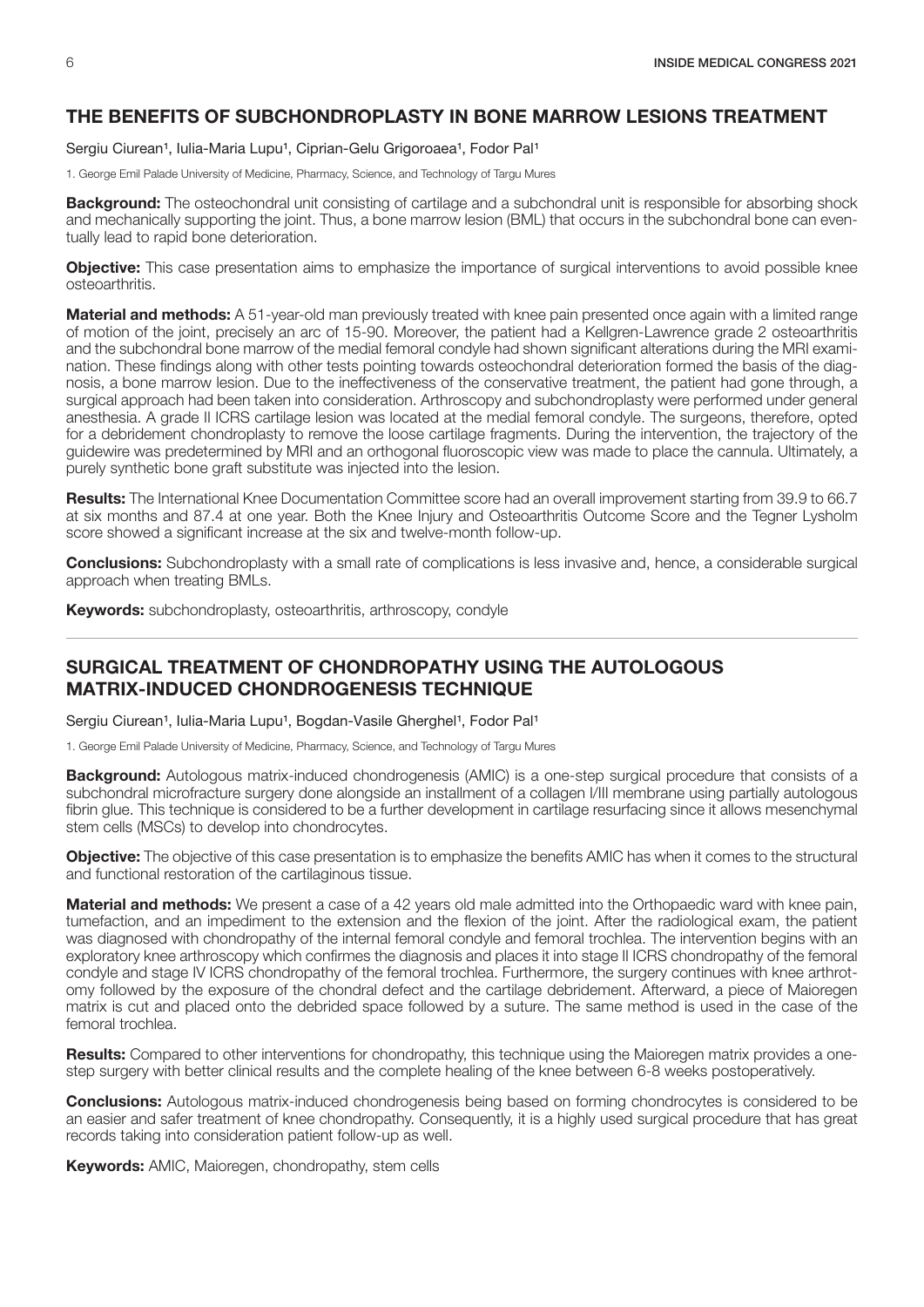#### <span id="page-8-0"></span>PROGRESSIVE PREOPERATIVE PNEUMOPERITONEUM

Mihai Toma<sup>1,2</sup>, Valentin Oprea<sup>2</sup>, Cosmin Nicolescu<sup>1,3</sup>, Adrian Pavel<sup>4</sup>, Hunor Kovacs<sup>3</sup>, Călin Molnar<sup>1,3</sup>

- 1. George Emil Palade University of Medicine, Pharmacy, Science, and Technology of Targu Mures
- 2. Clinical Department of Surgery Military Emergency Clinical Hospital "Dr. Constantin Papilian" Cluj-Napoca
- 3. 1<sup>st</sup> Clinical Department of Surgery County Emergency Clinical Hospital Targu Mures
- 4. Clinical Department of Radiology Military Emergency Clinical Hospital "Dr. Constantin Papilian" Cluj-Napoca

**Background:** Progressive preoperative pneumoperitoneum (PPP) is a method of abdominal wall augmentation, which is important in ventral hernia with large defect or loss of domain. Since first use in 1947 by Goni Moreno, this technique gaining more and more popularity among parietal surgeons.

**Objectives:** The goal of this scientific work is to raise awareness among parietal surgeons on the benefits of preparing the abdominal wall with pneumoperitoneum, based on international consensus, analyzing indications, advantages and complications.

**Material and methods:** Progressive preoperative pneumoperitoneum was used in large hernia or loss of domain quantified 1175 cases, included in 28 studies since  $1<sup>st</sup>$  January 1940 until 31 may 2019. Were analyzed indications, advantages and procedural complications.

Results: PPP is recommended to be used in large hernia, irreducible hernia or loss of domain, indication given by CT scan, with Tanaka Score >25% and transverse diameter >10cm. For creating PPP is indicated to use a central venous catheter introduced in Palmer's point. PPP is achieved by introducing 600-1300 cm<sup>3</sup> ambient air daily for 2 weeks. The most common complications are shoulder pain, subcutaneous emphysema and abdominal pain. A series of advantages are pneumatic adhesiolysis, increases muscle length (6-9 cm), spontaneous reduction of mass and gradual and physiological adaptation at mass reduction.

**Conclusions:** In conclusion, PPP is relatively a safe method of augmentation in abdominal wall reconstruction, inexpensive, easy to perform, with low percentage of complications and demonstrated series of advantages. It is beneficial for surgeons to be aware of the importance of abdominal wall augmentation in reconstruction to reduce postoperative complications and to ensure the success of operations.

**Keywords:** pneumoperitoneum, indication, complications, advantages, augmentation

#### LOSS OF DOMAIN. ABDOMINAL WALL RECONSTRUCTION – EASY TASK?

Mihai Toma<sup>1,2</sup>, Călin Molnar<sup>1,3</sup>, Adrian Pavel<sup>4</sup>, Hunor Kovacs<sup>3</sup>, Dragoș Călin Molnar<sup>1</sup>, Valentin Oprea<sup>2</sup>

- 1. George Emil Palade University of Medicine, Pharmacy, Science, and Technology of Targu Mures
- 2. Clinical Department of Surgery Military Emergency Clinical Hospital "Dr. Constantin Papilian" Cluj-Napoca

3. 1<sup>st</sup> Clinical Department of Surgery - County Emergency Clinical Hospital Targu Mures

4. Clinical Department of Radiology - Military Emergency Clinical Hospital "Dr. Constantin Papilian" Cluj-Napoca

**Background:** Loss of domain represents a ventral abdominal wall defect, where reduction of contents and fascial closure can't be achieved without augmentation technique or high risk of complications (increased intra-abdominal pressure).

**Objective:** The aim of this case is represented by the optimal abdominal wall reconstruction, based on international consensus, ensuring social reintegration and increasing the quality of life.

Material and Method: We treated a high-risk patient due to comorbidities with loss of domain hernia, admitted in SCMU Cluj-Napoca. Due to large defect and comorbidities, 6 weeks of abdominal wall preparedness where necessary with using of Dysport™ (500 U.I.) and progressive preoperative pneumoperitoneum (VT 1100 ml -10 days). Intraoperatively, the posterior separation of component (TAR) was used with the installation of 45x45cm mesh.

Results: Due to abdominal wall augmentation, intraoperative dissection was facile, with significant decrease of operating time and final intraabdominal pressure at a level of 13 mmHg. Postoperatively, a rapid recovery was observed with discharge on day 6. The functionality of abdominal wall increasing in month 1 postop based on abdominal wall strength at 5 from 2 points. Also, the quality of life increasing according EQ-5D.

**Conclusion:** Patients with large defect or loss of domain, adequate preoperative preparation with aid of wall augmentation and proper surgical technique is demanded. If preparedness is optimal, quick discharge with rapid recovery is achieved.

Keywords: loss of domain, reconstruction, pneumoperitoneum, Dysport™, TAR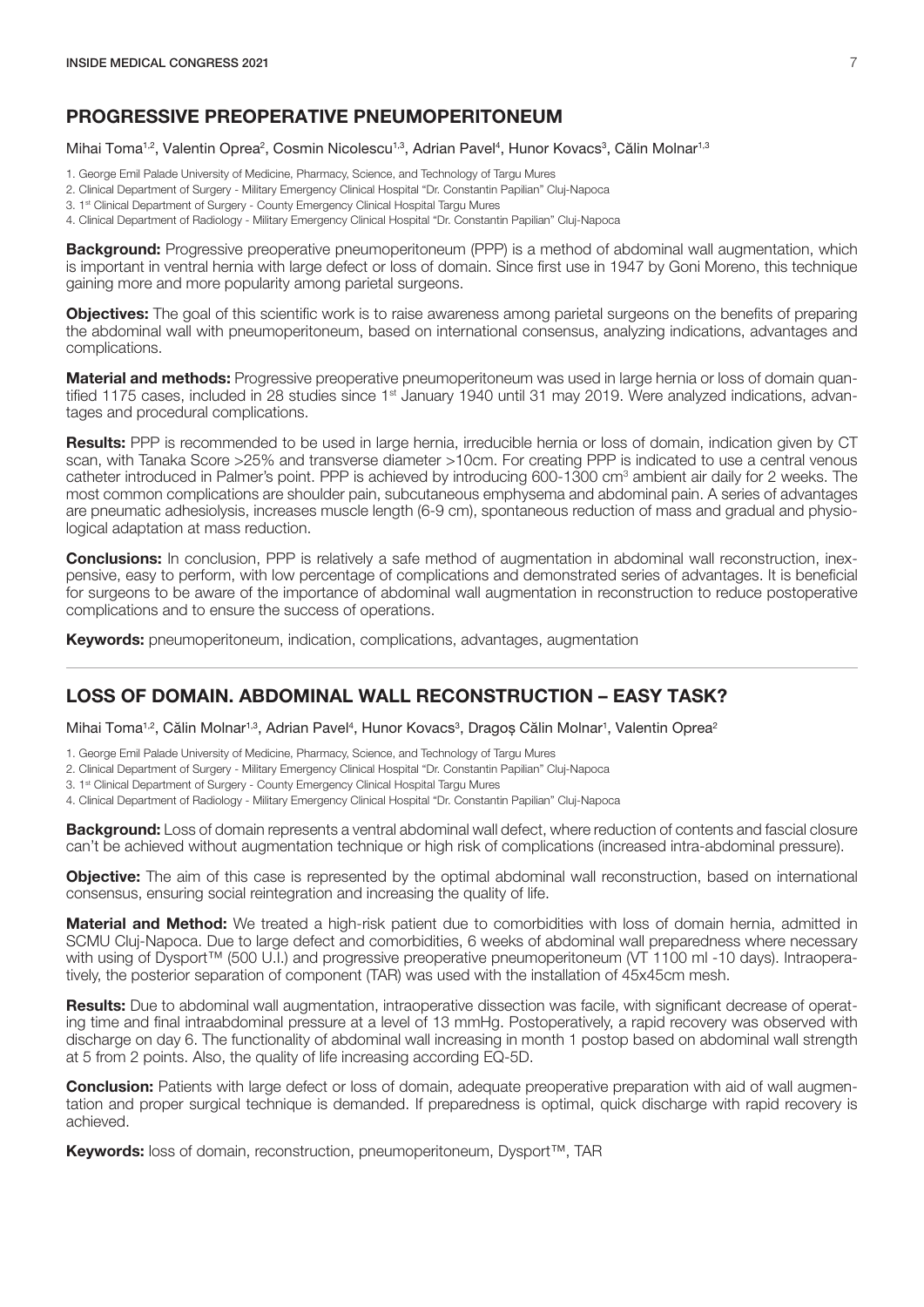# MULTIVISCERAL SURGERY FOR OVARIAN CANCER – CASE REPORT

Paula Bândea<sup>1</sup>, Sabin-Christoph Mihai-Gref<sup>1</sup>, Dan Mihai Căpîlna<sup>1</sup>, Mihai Emil Căpîlna<sup>1</sup>

1. George Emil Palade University of Medicine, Pharmacy, Science, and Technology of Targu Mures

**Background:** Epithelial ovarian cancer is one of the most common types of gynaecological cancer, affecting mostly middle-aged women. As a result of its silent symptoms, ovarian cancer is usually discovered in advanced stages (III and IV) and requires both surgical and oncological treatment.

Objective: The aim of this case report is to describe a successful multivisceral surgical treatment in a IIIC staged ovarian cancer.

Material and methods: We present a case of a 56-year-old female patient, suffering of abdominal distension for two months prior to the gynaecological appointment. An MRI investigation revealed peritoneal carcinomatosis without indicating the origin. CA125 maker is 7 times more elevated than the maximum normal value. Digestive tumor markers were in normal range. During the colonoscopy only 30 cm of the colon could be examined, due to the extrinsic compression. A gastroscopy did not reveal any abnormalities. Abdominal and transvaginal ultrasound have oriented the preoperative diagnosis. The following surgical management has been performed. Extraperitoneal Sugarbaker peritonectomy. Posterior pelvic exenteration (total hysterectomy, bilateral adnexectomy, rectal and sigmoidian resection) together with the resection of the peritoneum covering the bladder. Appendectomy. Omentectomy en bloc with splenectomy and resection of the left flexure of the colon. Left flank colostomy. Cholecystectomy and lymphadenectomy of the hepatic hilum. Resection of the small omentum. Omental pouch peritonectomy. Resection of the small intestine and mesenteric metastases. Six litters of ascites have been removed.

Results: Our patient had an uneventful postoperative period and she was discharged on the 7<sup>th</sup> postoperative day. The pathological examination revealed ovarian serous carcinoma Silverberg III.

**Conclusions:** Despite the advanced stage of ovarian cancer, the multivisceral surgery might be successful, enabling patients to start quickly the adjuvant chemotherapy.

**Keywords:** ovarian cancer, peritoneal carcinomatosis, posterior pelvic exenteration, multivisceral surgery

# THE IMPORTANCE OF MAINTAINING THE QUALITY OF LIFE IN FEMALES WITH GYNECOLOGICAL NEOPLASMS – USING THE 'V-Y FLAP' VULVAR RECONSTRUCTION TECHNIQUE SUCCEEDING HIGHLY INVASIVE SURGICAL PROCEDURES

Mara-Constantina Ilovan<sup>1</sup>, Cristian-Ioan Cîmpian<sup>1</sup>, Maria-Andreea Micu<sup>1</sup>, Patrick Lazăr Dominik Chiciudean<sup>1</sup>, Dan Căpîlna<sup>1</sup>, Mihai-Emil Căpîlna<sup>1</sup>

1. George Emil Palade University of Medicine, Pharmacy, Science, and Technology of Targu Mures

**Background:** The surgical treatment of gynecologic malignancies is inclined to greatly affect the quality of life of female patients, as women experience negative consequences in regards to sexual activity, social integration, and psychological state. Vulvar cancer occurs relatively rarely, being typically treated with vulvectomy, involving consequent reconstruction. The 'V-Y advancement flap' is a technique that entails the harvest of the adjacent skin and underlying subcutaneous tissue to cover the primary defect.

**Objective:** The aim of this presentation is to stress the importance of electing the 'V-Y flap' reconstruction, due to its correlation with an increased rate of adequate surgical margins and reduced need for adjuvant radiotherapy, reduced rate of complications, therefore ensuing a better quality of life for oncological patients.

Material and methods: We report the case of a 48-year-old female patient, admitted to the Gynaecology Clinic due a perineal recurrence of a previously operated vulvar neoplasm. The patient formerly underwent a left hemivulvectomy with left inguinal lymphadenectomy, closely followed by radiation treatment. Subsequently, an iliac bone metastasis occurred, requiring a perineal plasty with gluteal skin graft, mobilized by using the sliding 'V-Y flap' technique. This technique was possible as donor site allowed appropriate mobilization, due to its laxity. The letter 'V' represents the shape of the incision that is initially made. The letter 'Y' constitutes the way the skin is thereafter closed.

Results: The postsurgical evolution of the patient has been highly favorable, as no severe complications have occurred.

**Conclusions:** Oncological patients require significant consideration of the possible treatment options, as the pros and cons must be weighted in order to ensure the patient's quality of life. A plethora of reconstructive techniques ought to be used to repair residual vulvectomy defects, yet in this case, the 'V-Y advancement flap' method ensued a reduced hospitalization time and overall patient satisfaction.

Keywords: V-Y flap technique, Vulvar neoplasm, Vulvar reconstruction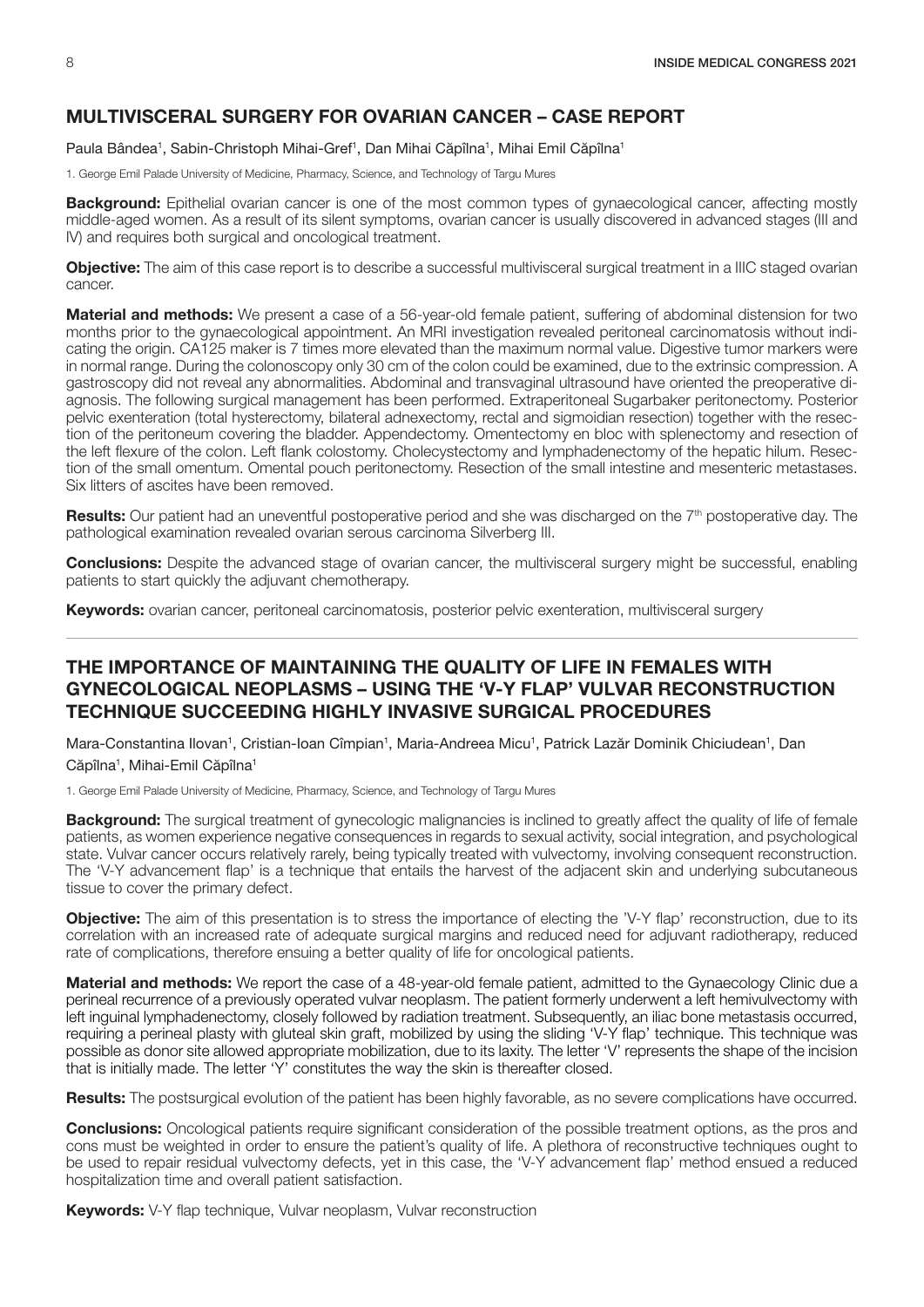## MANAGEMENT OF GIANT AND SYMPTOMATIC LIVER CYST

Emilia-Paula Lucaci<sup>1</sup>, Sandu Aprodu<sup>2</sup>, Georgiana Mationi<sup>2</sup>, Valentin Strugari<sup>2</sup>, Cătălin Baltă<sup>2</sup>, Daniel Gheorghe Popa<sup>1,2</sup>

1. George Emil Palade University of Medicine, Pharmacy, Science, and Technology of Targu Mures 2. 1st Clinical Department of Surgery - County Emergency Clinical Hospital Targu Mures

**Background:** Simple liver cyst (SLC) is the most common non-infectious hepatic cystic disease which can be detected at routine imagistic check-up or when it becomes bigger and symptomatic. The most common symptoms are severe abdominal pain, nausea, vomiting, early satiety. Oftentimes, a watchful wait and a periodic clinical and imagistic follow-up are enough, but some SLCs require medical, interventional or even surgical attention.

**Objective:** The aim of this case presentation is to show which is the adequate approach we opted for a gigantic SLC, in a female patient.

Material and methods: We present a case of a 74-year-old female patient who was admitted in our clinic, presenting uncontrollable right epigastric and hypochondrium pain, nausea for the last 3 months. An ultrasound and a CT scan were performed. A 10 cm diameter hepatic cyst, located in segment IV was discovered.

Results: After careful assessment of the case and with the patient consent, surgery was opted for: a laparoscopic exploration. For this fluid-filled lesion, evacuation by puncture, adhesiolysis and fenestration were performed, then hemostasis and drainage of the restant cavity. The patient had an uneventful postoperative evolution and was discharged on the 2<sup>nd</sup> postoperative day.

**Conclusion:** Some SLCs require conservative management with observation, whereas others call upon specific care. We ought to choose the right approach. In our case, surgery was the best option, based on mainly two things: the symptoms of the patient and the size of the cyst.

Keywords: simple liver cyst, abdominal pain, segment IV, evacuation

# LATERALLY EXTENDED PARAMETRECTOMY (LEP), THE LIFESAVER TECHNIQUE-CASE PRESENTATION

Cristian-Ioan Cîmpian<sup>1</sup>, Mara-Constantina Ilovan<sup>1</sup>, Patrick Lazăr Dominik Chiciudean<sup>1</sup>, Maria-Andreea Micu<sup>1</sup>, Dan Căpîlna<sup>1</sup>, Mihai-Emil Căpîlna<sup>1</sup>

1. George Emil Palade University of Medicine, Pharmacy, Science, and Technology of Targu Mures

Introduction: The laterally extended Parametrectomy (LEP) represents a radical surgical procedure. It is preceded by a radical hysterectomy and laborious lymphadenectomy. LEP entails the removal of the entire arterial and venous internal iliac system, including all the related pelvic branches. At the end of the procedure, the Levator Ani, and the internal Obturator Muscles, the Linea Arcuata, the Psoas and Piriformis Muscle and the sacral plexus can be seen clearly, with no connective tissue intervening.

**Objectives:** Our intention is to limelight the intricate technique of LEP and recommending it as a treatment choice in the case of tumors invading soft structures of the pelvic side wall.

Material and methods: We describe the case of a 54 years-old female patient, without comorbidities, with a histological diagnosis of endocervical grade II adenocarcinoma. A clinical examination and transrectal ultrasonography were performed, identifying an endocervical tumor of 39x35 mm with extension to the exocervix, peri-cervical fascia preserved, no parametrial invasion, staged 1b2. The CT scan outlined similar tumor characteristics, plus a lymph node of 15x12 mm at the left iliac bifurcation and several lymph nodes bellow 10 mm. The scheduled surgery was represented by type C2 Querleu-Morrow radical hysterectomy with pelvic lymphadenectomy and the extraction of an intraoperative frozen section from the suspicious lymph-node.

**Results:** As the frozen section of the left common iliac lymph node was positive, the surgery was successfully completed with left laterally extended parametrectomy, followed by paraaortic lymphadenectomy. The final pathology results emphasized 11/43 positive lymph nodes and microscopic metastases in both parametrial and LEP specimen-stage IIIc. The patient underwent adjuvant radiotherapy. At the moment, the patient is alive and free of disease.

**Conclusion:** The LEP is regarded as a laborious and difficult procedure, but with remarkable results.

**Keywords:** Laterally Extended Parametrectomy, LEP, lymph-node, Querleu-Morrow, lymphadenectomy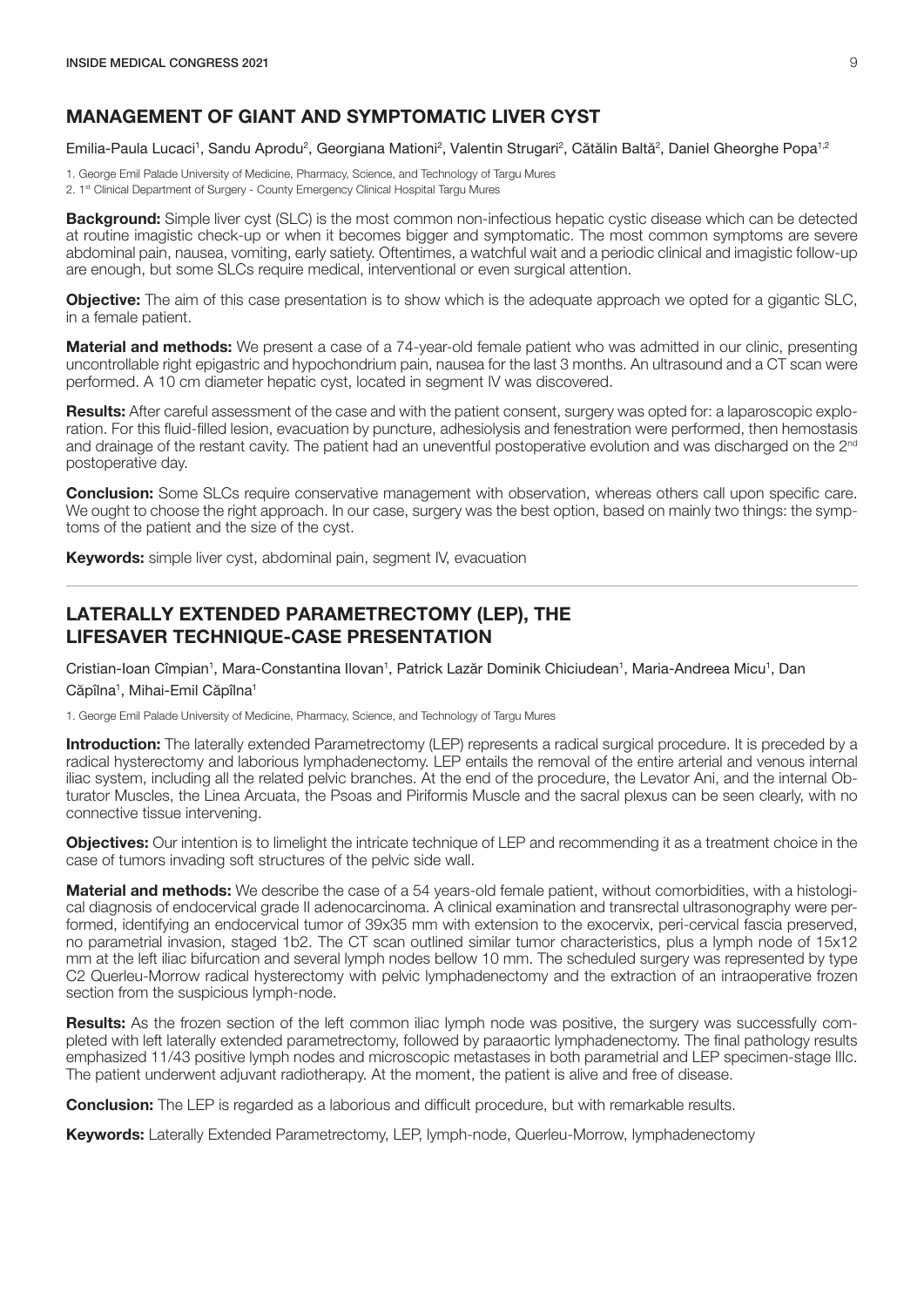# <span id="page-11-0"></span>MANAGEMENT OF BIOLOGIC THERAPY IN SEVERE ULCERATIVE COLITIS

Petrina-Florentina Dămean<sup>1</sup>, Cosmin-Constantin Mutu<sup>1</sup>, Olga Brusnic<sup>1</sup>

1. George Emil Palade University of Medicine, Pharmacy, Science, and Technology of Targu Mures

**Background:** Ulcerative colitis is a chronic inflammatory bowel disease that usually affects the mucosa and submucosa of the colon and the rectum. This disease manifests with inflammation and ulcers and can lead to abdominal pain, diarrhoea and gastrointestinal bleeding. Most patients respond well to treatment involving 5-aminosalicylates, corticosteroids and immunosuppressors. Even so in some severe cases, biological treatment including TNF- antagonists or anti-integrin agents is needed.

Objective: Our goal is to present the management of a patient with a severe form of ulcerative colitis that didn't respond to both classical therapy and biological therapy with adalimumab.

Material and methods: We present a case of a 59-year-old female known with a severe form of ulcerative pancolitis that presented with bloody diarrhea and pain localized in the coxofemural and lumbar region. The patient was first diagnosed in 2018 and was under treatment with Pentasa, Salofalk, Imuran, Normix and Zir-fos until May 2019 when corticosteroid treatment was initiated. In August 2019, because of the recurrence of symptoms, the patient was switched to biological treatment with adalimumabum 40 mg every two weeks. Unfortunately, this biological treatment didn't improve the patient's clinical condition because the patient developed antibodies against adalimumabum.

Results: We decided to switch the biological therapy from adalimumabum to vedolizumabum and the clinical state of the patient improved, with the remission of symptoms and decrease of calprotectin.

**Conclusions:** Vedolizumabum is a good alternative to older biological treatments in the context of non-responsive or refractory diseases.

Keywords: ulcerative colitis, biologic therapy, antibodies, adalimumabum, vedolizumabum

# TISSUE ENGINEERING AND EXACTLY HOW FAR ARE WE FROM SOLVING THE SHORTAGE OF TRANSPLANT ORGANS

Maria-Teodora Constantin<sup>1</sup>, Maria-Larisa Cornea-Cosma<sup>1</sup>, Bianca-Teofana Tutueanu<sup>1</sup>, Nicolae-Alexandru Lazar<sup>1</sup>, Eduard-Costin Argatu<sup>2</sup>

1. George Emil Palade University of Medicine, Pharmacy, Science, and Technology of Targu Mures

2. Vascular Surgery Clinical Department - County Emergency Clinical Hospital Targu Mures

**Background:** Since the first appearance of transplant, to this day, we use it as an end point option when trying to save a life. Despite its benefits, it also has some major downsides such as the rejection of it by the acceptor body and the lack of organs in comparison to the need. The concept of bioengineering comes with solutions to both these problems, so it represents a great research focus at the moment.

**Objective:** We aimed to find what progress has been made in this area and to summarize the latest improvements of the techniques. Another interest was to observe the obstacles that had risen along the way and how or if they were overcome, plus the modification in the estimation of the moment when everything will be ready to become a safe practice.

Material and methods: For our research we used 13 publications from which we have drawn strong valuable conclusions that we gathered in our study. Collectively, we debated the ups and downs present on the road of all those researches.

Results: Most of the trials that were linked to decellularized valves had fantastic outcomes, resulting in a in-situ and in-vivo recellularization, but some reported problems with calcification and endocarditis susceptibility. The trials involving liver, cornea and intervertebral discs were the closest ones to achieving the wished fixation and differentiation of stem cells. A possible direction for improvement might be the adjuvant administration of differentiation and growth factors alongside cell implantation.

**Conclusions:** With every research on this topic, we come closer to finding the best technique for repopulation of the scaffolds with viable and specifically functional cells, this being the last key thing needed to be figured out in order for this to become usual medical practice.

Keywords: transplants, bioengineering, stem-cells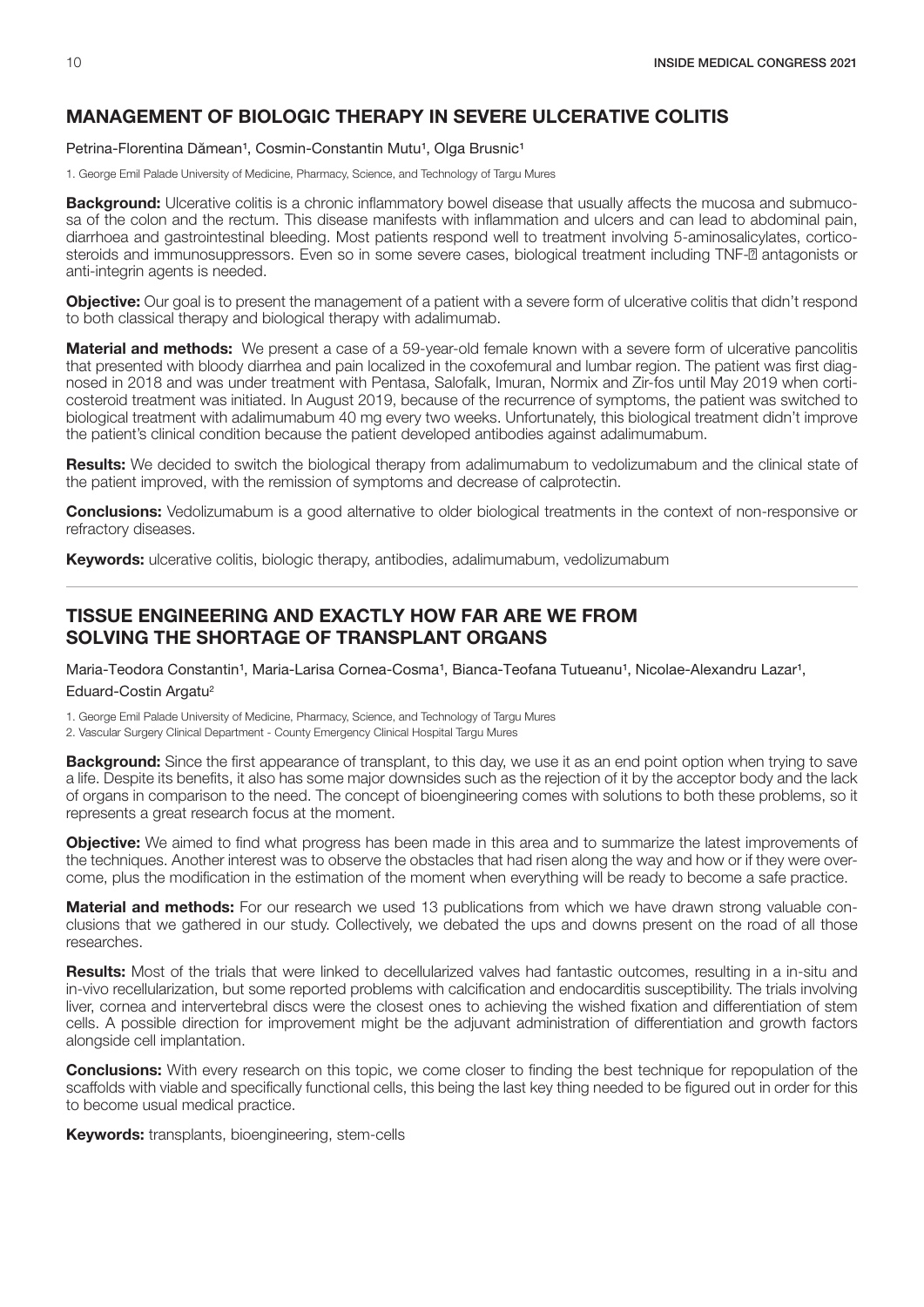# <span id="page-12-0"></span>PANCREATICODUODENECTOMY WITH VASCULAR RECONSTRUCTION FOR ADENOCARCINOMA OF THE PANCREAS

Sandu Aprodu<sup>1</sup>, Cătălin Baltă<sup>1</sup>, Georgiana Petre-Mationi<sup>1</sup>, Valentin Vasilică Strugari<sup>1</sup>, Vitalie Popov<sup>1</sup>, Daniel Gheorghe Popa<sup>1,2</sup>

1. 1<sup>st</sup> Clinical Department of Surgery - County Emergency Clinical Hospital Targu Mures

2. George Emil Palade University of Medicine, Pharmacy, Science, and Technology of Targu Mures

**Background:** Adenocarcinoma of the pancreas is a cancer with poor patient survival. Among different treatment options, surgical resection offers the best survival outcome for patients with carcinoma of the head of pancreas. Surgical resection provides the best chance of cure.

**Objectives:** We present a clinical case in which we prove the possibility of a pancreaticoduodenectomy with vascular reconstruction for adenocarcinoma of the head of pancreas.

**Material and Method:** We admitted a 47-year-old patient known with multiple cardiac pathologies, severe anemia, thrombocytopenia and malnutrition, who clinically presented with abdominal pain, nausea and weight loss - approximately 20 kg in 2 months. CT scan reveals a tumor mass at the level of the pancreatic head, without being able to specify implication of portal vascular system. The surgery is delayed in order to correct the anemia and the hydroelectrolytic dysfunction. Erythrocyte mass was administered along with analgesics and anti-inflammatory, antispastic, antibiotic and proton pump inhibitors medication.

Results: A bisubcostal laparotomy was performed followed by a Cattell-Braasch maneuver. Blunt dissection down along the portal vein is not possible, due to malignant invasion at. the junction between the PV and SMV. Thesegmental resection of the portal vein and splenomesaraic trunk is performed with the help of vascular surgeons. The vascular defect is closed with a synthetic graft (Goretex). After the removal of the tumoral specimen, digestive reconstruction was performed, involving pancreaticojejunal duct to mucosa anastomosis, hepatico-jejunal termino-lateral anastomosis, gastro-jejunal latero- lateral anastomosis and Braun enteroenterostomy.

The postoperative evolution was marked by the appearance of a previsceral hematoma which was drained with success and the patient was discharged 15 days postoperatively.

**Conclusions:** Pancreaticoduodenectomy with vascular reconstruction for adenocarcinoma of the pancreas is a method with postoperative bleeding risks, but with a better life expectancy compared to standard procedures.

**Keywords:** Head of pancreas, portal vein resection, adenocarcinoma of the pancreas

#### NEGATIVE PRESSURE WOUND THERAPY EFFICACY IN GANGRENOUS LESION MANAGEMENT

Gabriela Oancea<sup>1</sup>, Iustina Diana Guraliuc<sup>1</sup>, Iulia Maria Rus<sup>1</sup>, Sorina Maria Mărginean<sup>1</sup>, Cristian Trâmbitaș<sup>1</sup>, Hussam Al Hussein<sup>1</sup>

1. George Emil Palade University of Medicine, Pharmacy, Science, and Technology of Targu Mures

**Background:** Negative pressure wound therapy (NPWT) or vacuum-assisted closure (VAC) has revolutionized wound management in the past few years and compared to conventional wound therapy, it promotes better and faster healing, decreases the risk of infection and lowers hospital mortality, while requiring similar costs.

**Objective:** The aim of this report is to highlight the impressive clinical effects of the NPWT on treating severe gangrenous wounds.

**Material and methods:** We present the case of a 63 years-old female, smoker, with previously diagnosed diabetes mellitus type 2, ventricular dysfunction NYHA class II, hypercholesterolemia and cardiopathy secondary to essential arterial hypertension. Despite the adherence to antidiabetic treatment, the patient presented progressive pain in her left lower limb over the last two years, along with the onset of critical ischemia, followed by infected peripheral necrosis (Wagner grade 2) due to femoral artery occlusion. In order to reestablish vascularization of the lower limb, a femoropopliteal bypass was performed using a Dacron prosthesis. The gangrenous lesion, located in the lower half of the leg, presented an infection with Pseudomonas fluorescence and therefore, specific antibiotic therapy was initiated. In addition, negative pressure therapy with VivanoTec Pro® was performed, followed by applying Hydroclean® wet dressings and Resposorb® dry dressings.

Results: The therapy with Vivano Tec Pro® was applied for ten days, the device being set gradually from 80 to 125 mmHg in continuous mode. During the next six days, Hydroclean® wet dressings were used and Resposorb® absorbant dressings were applied in the following eight days. Considering the favorable evolution, the intervention for skin grafting was scheduled afterwards.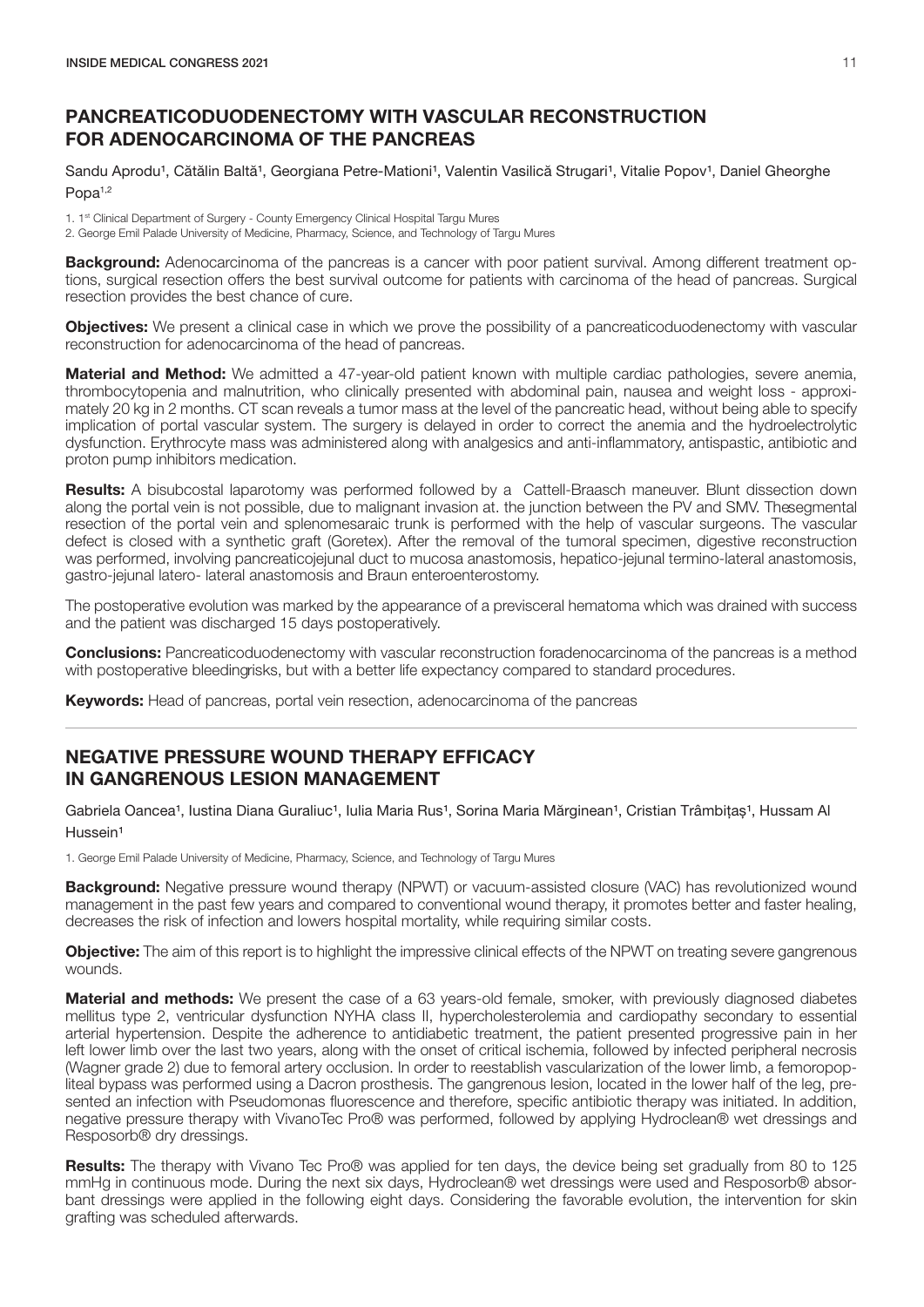<span id="page-13-0"></span>**Conclusions:** Vivano® therapy is an innovative technique that significantly promotes reduction in wound surface area, volume and depth, as well as granulation, angiogenesis and microbial clearance, thereby enabling a higher rate of limb salvage in case of ulcerous lesions.

Keywords: ulcer, Vivano®, NPWT, VAC

#### APPROACHES IN CONGENITAL MULTIPLE-VALVE STENOSIS – CASE REPORT

Maria Teodora Cotruș<sup>1</sup>, Diana Ramona Iurian<sup>2</sup>, Liliana Gozar<sup>2</sup>

1. George Emil Palade University of Medicine, Pharmacy, Science, and Technology of Targu Mures

**Background:** Tricuspid valve stenosis along with the pulmonary valve stenosis is a rarely encountered entity among congenital heart diseases. Valvuloplasty is the first option to be taken into consideration.

**Objective:** The aim is to present the approach in a 16-year-old patient with multiple-valvular stenosis.

**Material and methods:** We present the case of a 16-year-old male, diagnosed with severe pulmonary valve stenosis and severe tricuspid valve stenosis within the first year of life, who underwent pulmonary and tricuspid valvuloplasty a month after the diagnosis. After the intervention he was also diagnosed with Sinus Node Disfunction, for which a Pacemaker with atrial epicardial electrodes was inserted. During the postoperative evaluation, a severe residual pulmonary insufficiency with mild pulmonary stenosis and a severe residual tricuspid stenosis with mild tricuspid insufficiency progressively appeared. For both he underwent surgical biological valve replacement. During follow-ups, a mild stenosis of the biological prosthetic tricuspid valve was observed.

Results: Current clinical examinations revealed a slight limitation of physical activity, arrhythmic heart sounds, systemic murmur grade III/6 at the second left intercostal space and diastolic murmur grade II/4 at the left lower sternal border. The pacemaker follow-up detected atrial flutter episodes with 3:1 AV conduction in 40% of the times since the last surveillance. A transthoracic echocardiography and a transoesophageal echocardiography were performed, after which a therapeutic plan with electrical cardioversion was approached, following long-term anticoagulation therapy and antiarrhythmic therapy with Amiodarone. The next step which is taken into consideration is The Melody transcatheter tricuspid valve implantation therapy.

**Conclusion:** Congenital valvular stenosis is an important pathology, sometimes hard to manage. Valvuloplasty is usually just a temporary solution, and even the prosthetic implantation can sometimes fail. The valve-to-valve implantation can be taken into consideration as another resort in case of severe valvular insufficiency.

Key words: Congenital tricuspid valve stenosis

#### THE DIFFICULTIES OF DIAGNOSING LUNG CARCINOMA BASED ON BRONCHOSCOPY FINDINGS

Dragos Octavian Tristu<sup>1</sup>, Horatiu Sabau<sup>1</sup>, Rares Georgescu<sup>1</sup>, Adela Nechifor-Boila<sup>1</sup>, Ovidiu Simion Cotoi<sup>1</sup>

1. George Emil Palade University of Medicine, Pharmacy, Science, and Technology of Targu Mures

**Background:** Bronchoscopy is a widely utilized minimally invasive technique used to assess many lung pathologies. It is not as accurate when diagnosing peripheral tumors and prone to artefacts.

Objective: A 65-year-old patient presents itself at the hospital with sanguineous and mucopurulent sputum. Radiological and paraclinical investigations reveal a lobar pneumonia and a large tumor showing a macronodular aspect with a heterogenic partially aerated center.

**Material and methods:** A bronchoscopy was performed 3 months ago collecting a biopsy sample and bronchoalveolar lavage fluid. The biopsy showed groups of cells with large, irregular nuclei positive to CKAE1/3 and a high Ki67 level of 30-40%. The Bronchoalveolar lavage fluid was stained with HE and Pap revealing bronchial cylindric ciliate cells and a moderate salivary contamination. These are highly pleomorphic with large, uneven or hyperchromic nuclei and disproportional distribution of chromatin. The conflicting histopathological findings require a new biopsy to confirm the origin of the tumor and to establish a treatment course.

Results: Unfortunately, the patient came after a year complaining of a lumbar mass. The HE stain revealed muscular striate tissue and conjunctive fibrous tissue with a tumoral infiltrate. A desmoplastic stroma divides the tumoral proliferation which has an alternating appearance of glandular structure or diffuse disposition. The immunohistochemical analysis underlined that the tumoral cells are TTF1 and CTK7 positive and PSA, p40 negative. The TTF1 and CTK7 markers suggest an adenocarcinoma metastasis of the lung, especially in the absence of PSA.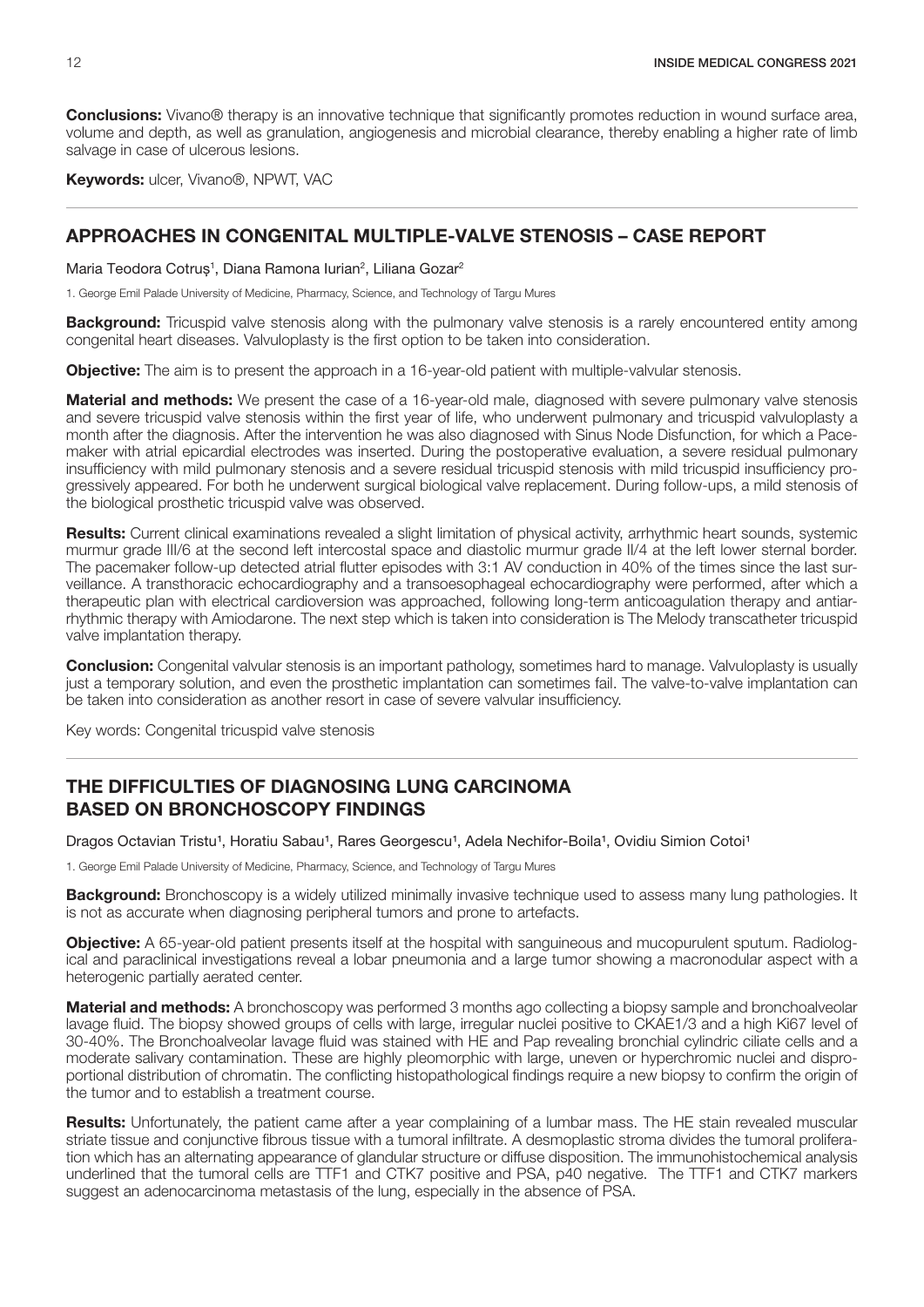<span id="page-14-0"></span>**Conclusion:** Even though bronchoscopy is a very good tool to use for the screening of pulmonary cancer, the small biopsy size can sometimes not be conclusive enough to narrow down a diagnosis.

Keywords: adenocarcinoma, bronchoscopy

#### WHEN TB IS NO LONGER MUNDANE-A CASE REPORT

Sergiu Crișan<sup>1</sup>, Eugenia Corina Budin<sup>1</sup>

1. George Emil Palade University of Medicine, Pharmacy, Science, and Technology of Targu Mures

Background: Endobronchial tuberculosis is a granulomatous infection of tracheobronchial tree caused by the Koch Bacillus. The encounter rate of endobronchial tuberculosis is about 2.2% for all patients with pulmonary tuberculosis and however, despite adequate therapy stenosis may develop.

**Objectives:** Our goal is to highlight the importance of bronchoscopy for diagnosis endobronchial tuberculosis.

**Material and methods:** We present the case of 75 y.o women who presented with a cough syndrome that started 2 years ago with white, mucous and foamy sputum. Due to resting and post-exertion dyspnea, the patient was investigated from a cardiological and gastroenterological point of view, but the symptoms remained. For this reason, she was admitted at the Pulmonology Clinic for specialized tests. The spirometry revealed an obstructive syndrome with moderate obstructive ventilatory dysfunction. Bronchoscopic examination revealed the discontinuity of the posterior wall of trachea in the distal third and right primitive bronchus, infiltration and extended necrosis and anthracosis. The suspicion of a mediastinal syndrome was raised and a computed tomography examination was required. CT scan observes trachea with irregular contour in the distal third and a small pulmonary condensation in the right middle lobe. Acid-Fast Bacillus test reveals more than 10 AFB/ oil immersion field (Grade 3+).

Results: 15 days after initiating antituberculosis chemotherapy, bronchoscopy was repeated, which reveals a significant decrease in tracheal lesion.

**Conclusion:** Because the positive rate of Acid-Fast Bacillus is low and the clinical findings are usually nondistinctive the diagnosis is often delayed. Biopsy of bronchial mucosa seems to be indicated, but bronchoscopy is the gold standard in diagnosis of this disease. The eradication of Mycobacterium tuberculosis and prevention of bronchial stenosis are the most important goals.

Keywords: bronchoscopy, Koch, sputum, stenosis, endobronchial

#### CLINICAL AND IMAGISTIC CORRELATION IN ACUTE AORTIC DISSECTION-CASE REPORT

lustina-Diana Guraliuc<sup>1</sup>, Iulia-Maria Rus<sup>1</sup>, Sorina Mărginean<sup>1</sup>, Gabriela Oancea<sup>1</sup>, Hussam Al Hussein<sup>1</sup>

1. George Emil Palade University of Medicine, Pharmacy, Science, and Technology of Targu Mures

**Background:** Requiring fast assessment and optimal treatment, acute aortic dissection (ADD) is the result of a sudden tearing of the intimal aortic wall which leads to splitting the inner and the middle layers of the aorta by the blood rushing through and creating a double-barreled aorta. This life-threatening disease often manifests though sharp chest pain irradiating in the back being described as a ripping feeling.

**Objective:** The aim is to emphasize the importance of computed tomography angiography (CTA) in early identification of AAD and misdiagnosis prevention, by presenting the case of a heavy smoker patient with a history of untreated stage III arterial hypertension and class 2 obesity.

**Material and methods:** A 48-year-old man admitted to gastroenterology department, unresponsive to the classical treatment for severe abdominal pain, diarrhea and nausea, was diagnosed by abdominal CTA scan with descendent aortic dissection and superior mesenteric artery occlusion. The patient was hemodynamically stable, showing abnormal T inversion in DI, aVL, V4-V6 leads, indicating diffuse myocardial ischemia on the electrocardiogram examination. Another complete CTA was needed, revealing an aortic dissection extended from the aortic valve to the right common iliac artery (Stanford A type I DeBakey aortic dissection). Moreover, mild to severe aortic valve regurgitation was revealed by echocardiography examination. The patient has been transferred to the Emergency Institute for Cardiovascular Diseases and Transplantation of Târgu Mureș for surgical treatment.

Results: Aortic valvuloplasty and ascending aorta replacement with synthetic tubular graft were successfully performed, without intraoperative or postoperative complications.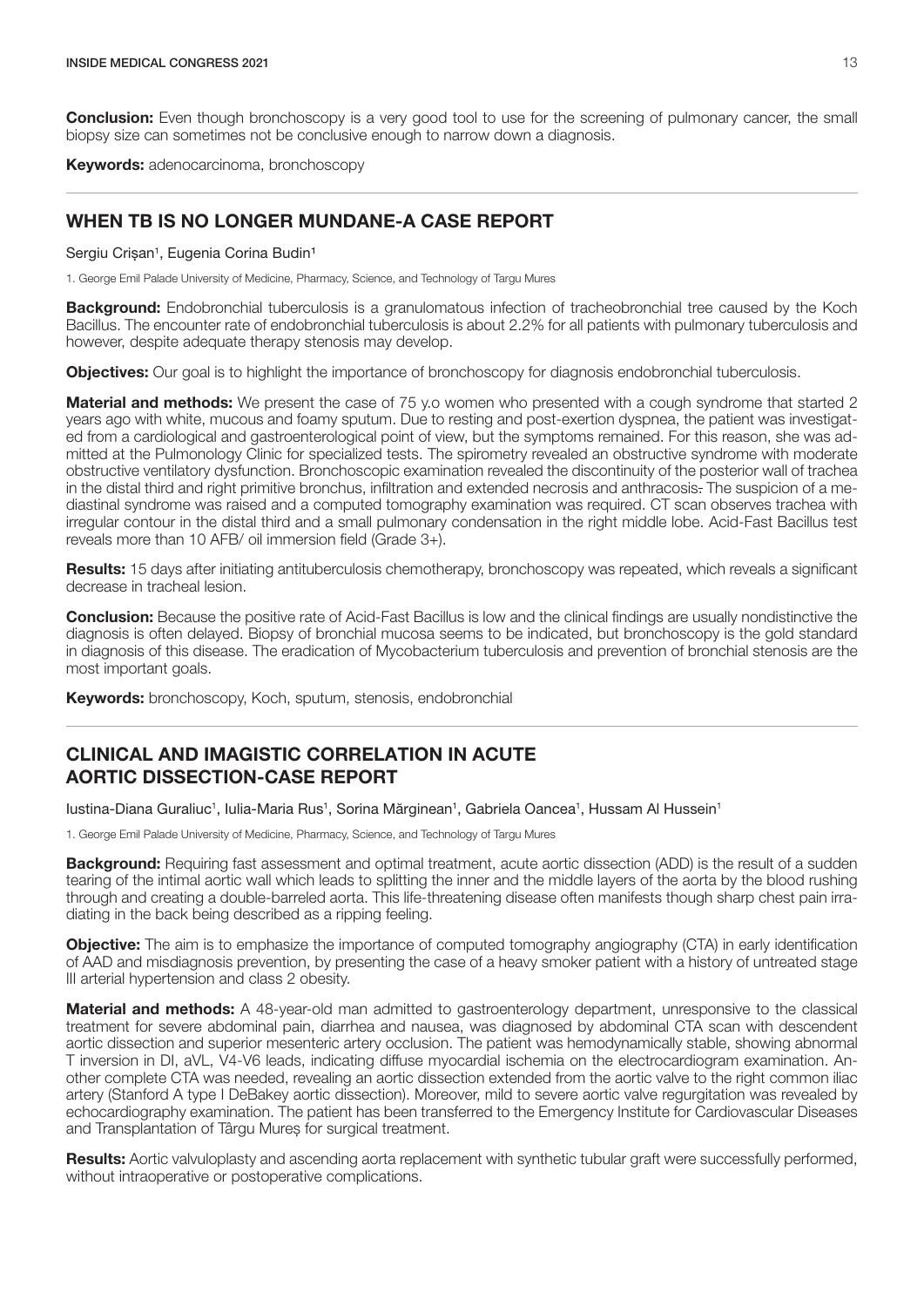<span id="page-15-0"></span>**Conclusions:** This challenging disease may mimic diverse acute conditions, the presented case report highlighting the importance of appropriate imaging examination, careful history taking and correlation between clinical and imagistic data, being essential for lowering the risks of misdiagnosis.

Keywords: CT, ascendent aorta, graft, artery occlusion, hypertension

#### THE QUALITY OF INFORMATION ABOUT STROKE – A CROSS-SECTIONAL STUDY OF WEBSITES IN ROMANIAN AND ENGLISH LANGUAGE

Mihaela Dobria<sup>1</sup>, Dalma Kasza<sup>1</sup>, Beata Katona<sup>1</sup>, Valentin Nadasan<sup>1</sup>

1. George Emil Palade University of Medicine, Pharmacy, Science, and Technology of Targu Mures

**Background:** Most patients seek health-related information online and their treatment choices may be influenced by the quality of resources they use.

**Objective:** To analyse the quality of English and Romanian online information about stroke.

Material and methods: The cross-sectional study included 25 Romanian and 25 English language websites intended for general population. Completeness and accuracy of information were evaluated by two independent assessors against a benchmark validated by three specialists. Compliance with credibility criteria and Brief DISCERN requirements were screened by one evaluator. DISCERN is a validated tool designed to help users judge the quality of information about treatment choices. Credibility, completeness and accuracy were measured on a ten-point scale while Brief DIS-CERN on a 30-point scale. Mean quality scores and standard deviations (SD) were calculated for each language sample. Mann-Whitney/unpaired t tests were applied to compare Romanian and English websites. In addition, Pearson/Spearman correlation tests were applied to check whether the credibility scores could predict completeness and accuracy of information. The cut-off for statistical significance was set at 0.05.

Results: The mean credibility scores for Romanian and English websites were 3.8 (SD 1.5) and 6.4 (SD 1.0) respectively. The mean completeness scores were 5.6 (SD 1.9) and 7.5 (SD 1.0) respectively. The mean accuracy scores were 6.2 (SD 1.0) and 7.5 (SD 0.9) respectively. The mean Brief DISCERN scores were 10.9 (SD 4,3) and 17.1 (SD 4.9) respectively. English language websites scored significantly better than those in Romanian language on all four quality measures. Credibility scores did not correlate with either completeness or accuracy scores of the Romanian and English language websites.

**Conclusion:** The quality of online stroke-related information varied from poor to good. English websites had significantly higher scores than the Romanian ones. Credibility did not predict the completeness and accuracy of information.

**Keywords:** stroke, consumer health informatics

#### CYTOMEGALOVIRUS INFECTION LEADING TO PARAPARESIS: A CASE REPORT

Petrina-Florentina Dămean<sup>1</sup>, Cosmin-Constantin Mutu<sup>1</sup>, Cătălina Dubciuc<sup>1</sup>, Liliana Bordeanu<sup>1</sup>

1. George Emil Palade University of Medicine, Pharmacy, Science, and Technology of Targu Mures

**Background:** Cytomegalovirus (CMV) is a ubiquitous member of the Herpesvirus family. It can spread vertically, transplacentally from mother to child, and horizontally by body fluids. Cytomegalovirus infection usually has a mild course but, in some patients, especially immunodeficient ones, it can lead to severe symptoms including neurological manifestations.

Objective: We aim to present you the case of a patient with no prior medical history who developed paraparesis after cytomegalovirus infection.

Materials and methods: We present you a case of a 39-year-old male known by the rheumatology department since January 2021. The symptomatology was progressive and started in October 2020 after a cold with lower limb instability and motor deficit which prompted the patient to come to the emergency department of SCJU Târgu Mureș. A neurological exam revealed that a paraparesis was present but no neurological etiology was found. The patient was then sent to the rheumatology department where a full antibody panel was realized. All the antibodies were negative except for CMV which were 857 U/ml. The patient was treated with Prednison, Alfa D3, Aspacardin, Famotidine, Actovegin, Milgamma, Thiossen, Gabaran, Clexane, Perfalgan, Mabron associated with kinetotherapy.

Results: After treatment and kinetotherapy, the patient's motor function improved drastically being now almost completely healed.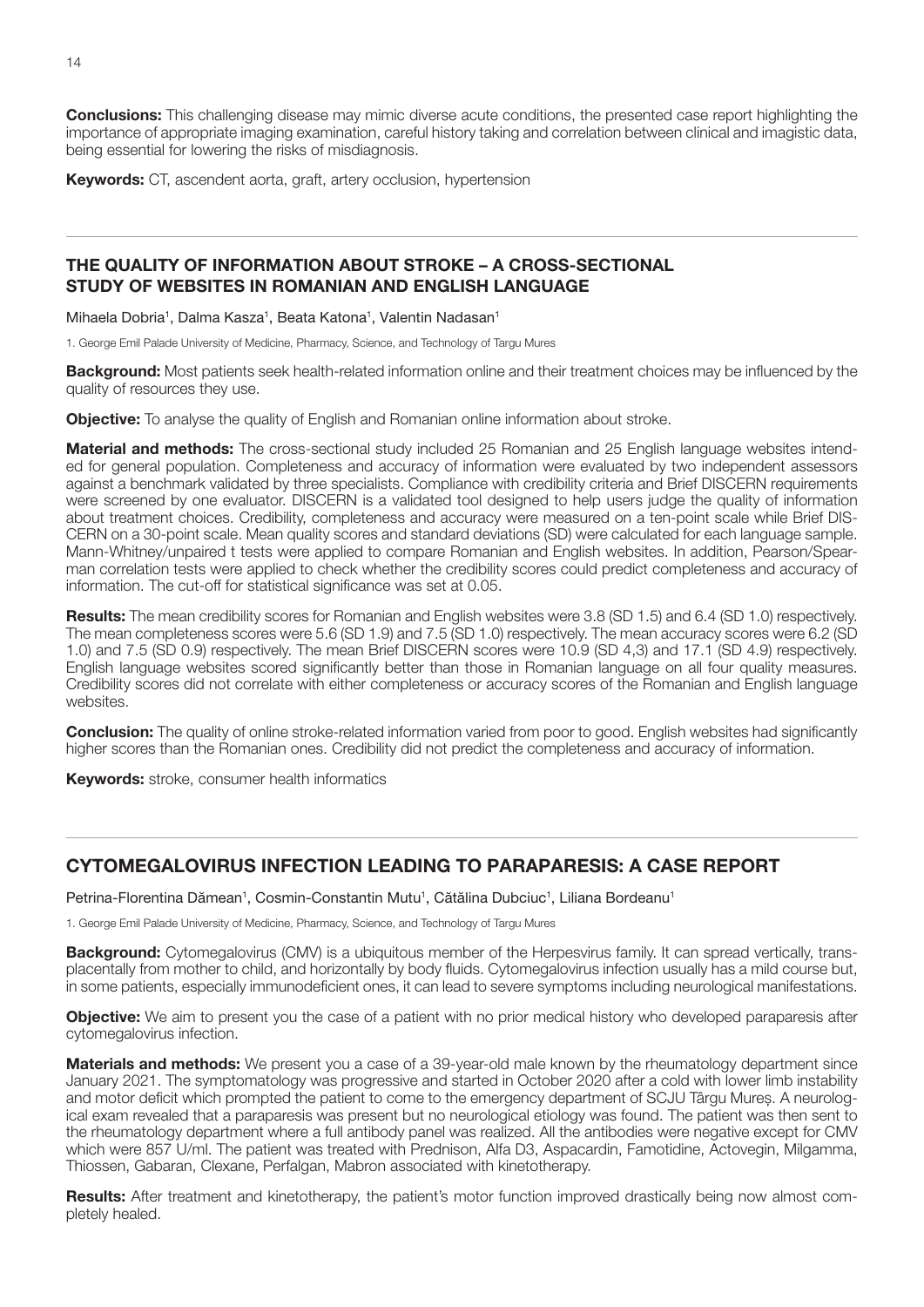<span id="page-16-0"></span>**Conclusion:** Even in healthy individuals, viral infections can lead to an autoimmune response from the body that can affect the motor neurons leading to motor deficits. Thus, patients should be followed in the period after viral infections for neurological symptoms.

Keywords: Cytomegalovirus, paraparesis, motor deficit, autoimmune response

#### A RARE LIFE-THREATENING COVID-19 COMPLICATION: SPONTANEOUS TENSION PNEUMOTHORAX

Matei Iurea<sup>1</sup>, Emanuela Gabriela Hategan<sup>1</sup>, Cristina Mării<sup>1</sup>

1. "Iuliu Hațieganu" University of Medicine and Pharmacy Cluj-Napoca

**Background:** The main COVID-19 complications, according to the World Health Organization, are acute respiratory failure, pneumonia and acute organ (especially heart, liver and kidneys) injury. However, despite not being among the most often met reported complications, patients can also develop spontaneous tension pneumothorax.

**Objective:** Our objective is to present the case of a 51-year-old male patient who developed a spontaneous tension pneumothorax shortly after being admitted for developing COVID-19.

**Material and methods:** This case report regards a male patient who was brought to the Emergency Department 3 days after developing pneumonia symptoms. Upon being admitted (with an Oxygen saturation of 83% without supplemental oxygen), the patient tested positive for the SARS-COV-2 and was sent to the Infectious Disease unit where he was placed on specific treatment and physiotherapy.

**Results:** After several days of treatment and some minor clinical improvements, the oxygen demands of the patient suddenly increased while the oxygen saturation levels dropped to 78% while receiving 16 liters of oxygen per minute through a Venturi mask. A chest x-ray was ordered and it revealed a significantly large pneumothorax of the right lung. Although a drain was inserted and the patient was sent to the intensive care unit, the right lung did not re-inflate despite the efforts of the doctors, thus leading to the decease of the patient 36 hours after being sent to the intensive care unit.

Conclusions: While spontaneous tension pneumothorax is rare in non-mechanically ventilated patients with COVID-19, this condition can still occur and can be life threatening. This is why in the event of a rapidly deteriorating Sars-Cov-2 infected patient, tension pneumothorax should be taken as well into consideration.

Keywords: Covid-19, spontaneous tension pneumothorax, pneumothorax

## DESMOID TUMOR OF THE ABDOMINAL WALL: A CASE REPORT

Maria-Andreea Micu<sup>1</sup>, Patrick-Lazăr-Dominik Chiciudean<sup>1</sup>, Mara-Constantina Ilovan<sup>1</sup>, Cristian-Ioan Cîmpian<sup>1</sup>, Tivadar Bara<sup>1</sup>, Zsolt Zoltán Fülöp<sup>1</sup>

1. George Emil Palade University of Medicine, Pharmacy, Science, and Technology of Targu Mures

**Background:** Desmoid tumors or aggressive fibromatosis are benign entities that develop from the connective tissue. Desmoid type fibromatosis may occur anywhere, but the most common site is the abdominal wall.

**Objective:** Our objective is to support the claim that there is indeed a correlation between the desmoid tumors and the familial adenomatous polyposis and to evidentiate the importance of the personal history in the orientation towards a correct diagnosis and an appropriate treatment.

Material and methods: We examined the case of a 24-year-old female patient who was admitted to the surgical ward presenting a tumoral formation in the left hypochondriac region and the left lumbar region that inflicted pain. The medical history included familial adenomatous polyposis that was treated in 2017 by total colectomy and a car accident that caused traumatic brain injury and resulted in left hemiparesis and spleen rupture. The CT scan revealed that there was a well limited structure with expansive characteristics localised at the left rectus abdominis muscle, that penetrates the omentum and the small intestine.

Results: After the CT-scan, exploratory laparotomy was compulsory, following left rectus abdominis muscle resection with the resection of the tumoral mass of 8/11/17 centimetres, intestinal suture, abdominoplasty with prolene mesh positioned retromuscular. The histopathological diagnosis was: desmoid tumor of the abdominal wall, which infiltrates the striated muscle and the underlying tissues, including the intestinal wall.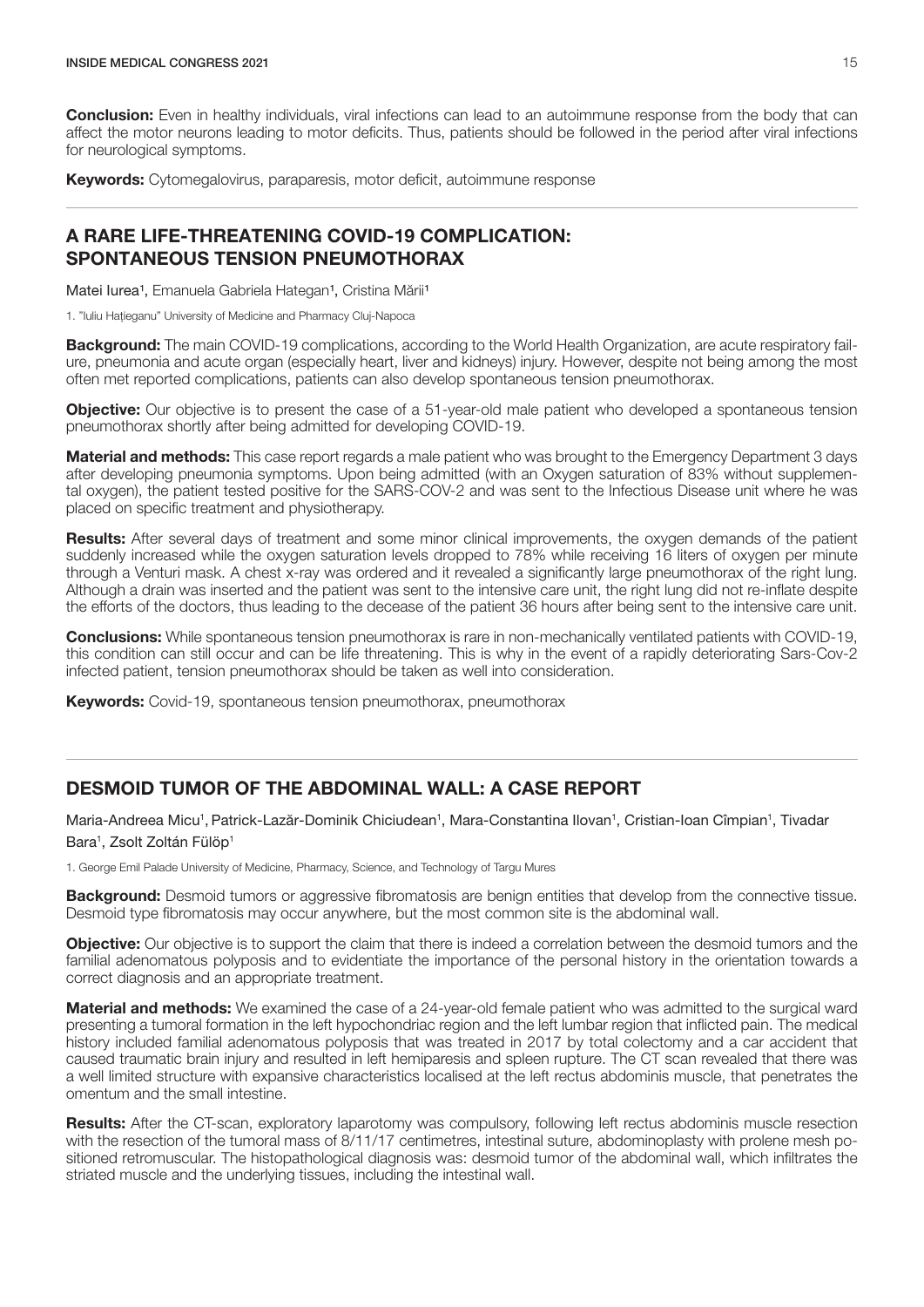<span id="page-17-0"></span>**Conclusions:** Desmoid tumors are aggressive tumors that have a high risk of local relapse; however, recurrence is less likely in abdominal wall tumors. The sole prognostic factor that influences disease-free survival is macroscopic margin involvement.

Keywords: desmoid tumor, abdominal wall, familial adenomatous polyposis

#### SURGICAL MANAGEMENT OF GIANT SOLITARY FIBROUS BENIGN TUMORS (HEMANGIOPERICYTOMA)

Patrick-Lazăr-Dominik Chiciudean<sup>1</sup>, Maria-Andreea Micu<sup>1</sup>, Cristian-Ioan Cîmpian<sup>1</sup>, Mara-Constantina Ilovan<sup>1</sup>, Zsolt Zoltán Fülöp<sup>1</sup>, Tivadar Bara<sup>1</sup>

1. George Emil Palade University of Medicine, Pharmacy, Science, and Technology of Targu Mures

**Background:** Solitary fibrous tumors (SFTs) are rare primary tumors that can appear almost anywhere in the body. SFTs are usually benign, but they can be malignant in rare situations. These tumoral masses grow slowly and may not cause symptoms until they have grown to a large size.

**Objective:** The particularity of this case is not only the rare location, but also the size of the tumoral mass. The understanding of a proper surgical approach is of utmost necessity in order to fully remove the tumoral mass so that nerve compression syndrome is avoided.

Material and Method: We present the case of a 63-year-old woman who has been admitted to the surgical ward with a tumoral mass that has been developing for the last 30 years. The CT scan revealed that the mass measured 13,4/11,6 centimeters, and was limited by the suprafascial space of the paravertebral muscles. The central necrosis, present in the middle of the tumor, raised suspicion of sarcoma.

Results: The CT scan showed a tumoral mass with malignant characteristics of the soft tissues on the posterior median line. However, the histopathologic exam revealed that it is indeed a hyper vascularized benign tumor, with pT3 staging, having areas of vascularisation alternating with areas of hyalin degenerescece and ischemic necrosis, but the immunohistochemistry excluded the malignant character of the tumor. Prior to the anatomopathological examination, the tumor was surgically removed with proper hemostasis, and a Redon drainage tube was placed.

**Conclusion:** SFTs are uncommon, slow-growing mesenchymal tumors, and while surgical resection is the most common treatment option and delivers the best results for resectable tumors, radiation and chemotherapy may also play a role in the treatment plan.

Keywords: giant, solitary, fibrous benign tumor, hemangiopericytoma

## FUTURE TREATMENTS IN DIABETES - ARE STEM CELLS THE SOLUTION?

Maria-Larisa Cornea-Cosma<sup>1</sup>, Maria Teodora Constantin<sup>1,</sup> Bianca Teofana Tutueanu<sup>1</sup>, Ana-Georgiana Cornea-Cosma<sup>2</sup>

1. George Emil Palade University of Medicine, Pharmacy, Science, and Technology of Targu Mures 2. Transylvania University of Brasov

Background: Diabetes has a global spread, being constantly growing. The disease is associated with a high degree of morbidity, this giving significant vasculopathies. It is involved in 80% of early deaths, along with cardiovascular, neoplastic and lung diseases. Estimates show the current existence of 425 million diabetics, joined by 352 million people whose glucose tolerance has decreased. prevalence has increased by 2.5 times from 2000 and statistics related to type 2 diabetes reveal the close link with the spread of obesity and the perpetuation of an inadequate lifestyle.

**Objectives:** The study aims to find alternatives to insulin treatment, while assessing possible therapies taking into account the efficiency, ethics, sustainability and the body's immune response. WHO's report says the population impact rate will increase by at least 45% by 2045, underlining the need to find an effective treatment scheme.

Materials and methods: We analyzed 15 international studies, mainly those that investigated the effects of experimental transplantation of multipotent and pluripotent cells in order to obtain pancreatic β-cells. We quantified and compared the information to preview the effectiveness of developing treatments.

Results: Following research, we found several sources of stem cells that could produce insulin. These include: human embryonic stem cells, induced pluripotent cells, human perinatal cells, bone marrow, endometrium, dental pulp or even adipose cells. Mesenchymal stem cells found in the placenta and amniotic fluid generate a low immune response and have a higher plasticity than adult ones.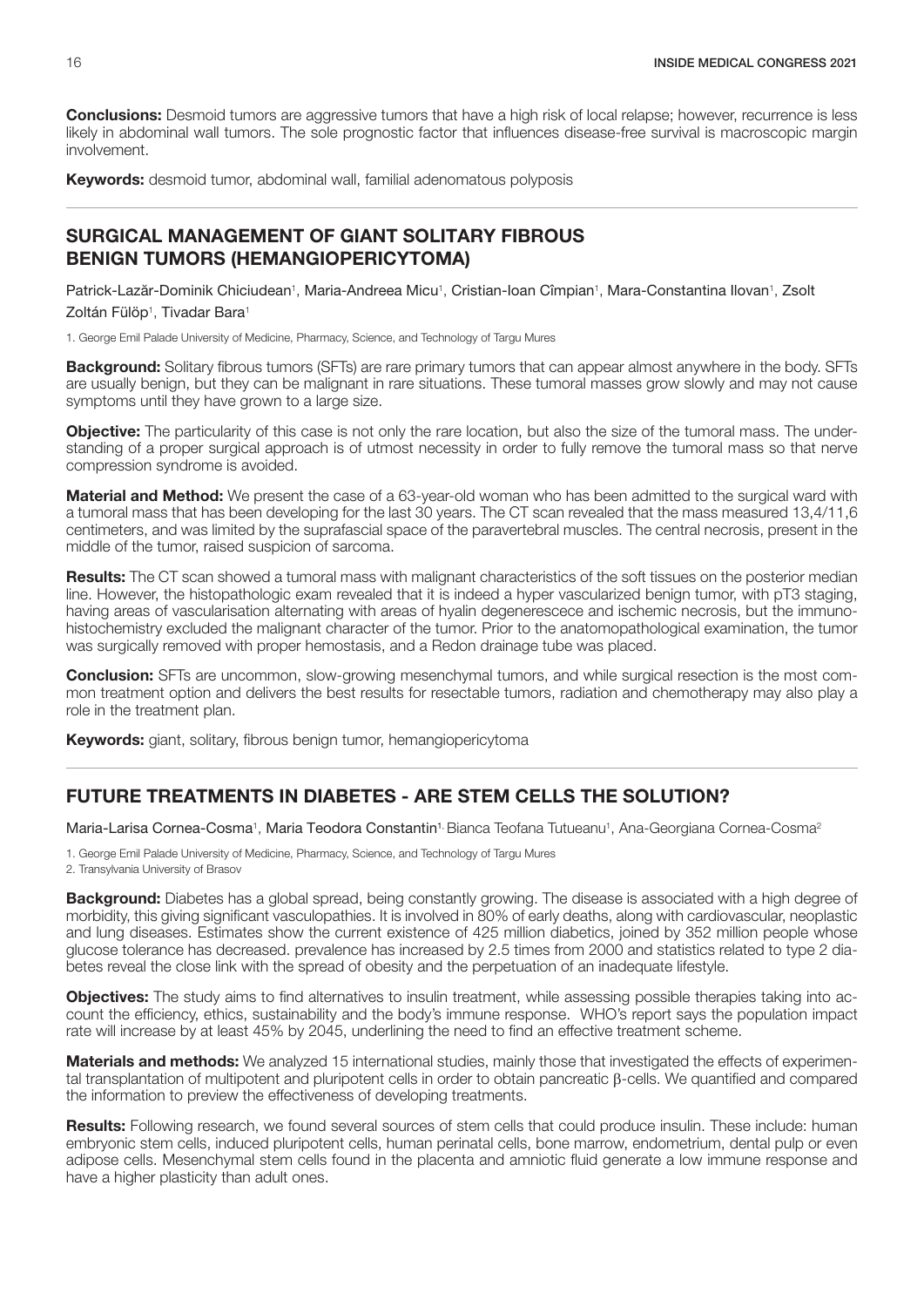<span id="page-18-0"></span>Conclusions: The currently known replacement procedures for insulin treatment - pancreatic or β-island transplantation - require lifelong immunosuppression and lose, over time, the ability to hormone synthesis. Donors are insufficient, so procedures aren't widespread. Thus, β-cells derived from stem cells could meet the global need, but we must consider immunosuppressive treatment and the risk of teratoma.

Keywords: diabetes, stem cells, immunosuppressive treatment

#### GIANT ECTOPIC PARATHYROID ADENOMA - CASE REPORT

Raluca Andreea Galdău<sup>1</sup>, Daniela Sala<sup>1</sup>, Ruxandra Darie<sup>1</sup>

1. George Emil Palade University of Medicine, Pharmacy, Science, and Technology of Targu Mures

**Background:** Ectopic parathyroid adenoma is a relatively rare condition in clinical practice, representing about 6-16% of primary hyperparathyroidism cases. It can pose several diagnostic and management challenges, with many of these patients needing "second look" surgery.

**Objective:** We aim to present a case of giant ectopic parathyroid tumor.

**Material and methods:** We present the case of a 66 year-old female, admitted to our unit with the following symptoms: osteoarticular pain, paresthesia, fatigue and depression. Laboratory investigations revealed increased PTH and calcium levels, with no renal function impairment. Thyroid gland ultrasound showed no visible abnormalities, therefore a parathyroid scintigraphy scan was performed and indicated a retrosternal hypercapting mass, starting from two centimetres inferior to the left thyroid lobe. Furthermore a neck and mediastinum computed tomography exam was performed, which confirmed the ectopic parathyroid adenoma suspicion. A left inferior parathyroidectomy was performed through cervical approach, sternotomy was not necessary.

Results: Postoperative evolution was favorable, the patient being discharged day three after surgery without any complications.

**Conclusions:** Any sings of hyperparathyroidism, without an evident parathyroid adenoma should alert phisicians to search for an ectopic parathyroid, using accurate preoperative imaging investigations. Doing so, parathyroidectomy surgery can have up to 95% succes rate, with the patient`s complete recovery.

**Keywords:** parathyroid adenoma, primary hyperparatiroidism

#### A RARE ASSOCIATION BETWEEN APPENDICEAL MUCOCELE AND INTUSSUSCEPTION OF THE APPENDIX: CASE REPORT

Georgiana Petre-Mationi<sup>1</sup>, Călin Dragoș Molnar<sup>2</sup>, Sandu Aprodu<sup>1</sup>, Cătălin Mircea Coșarcă<sup>2</sup>, Alexandru Strat<sup>2</sup>, Daniel Gheorghe Popa<sup>2</sup>

1. 1<sup>st</sup> Clinical Department of Surgery - County Emergency Clinical Hospital Targu Mures

2. George Emil Palade University of Medicine, Pharmacy, Science, and Technology of Targu Mures

Background: Appendiceal mucocele (AM) is an uncommon pathology, characterized by distention of the lumen due to accumulation of mucinous substance. Clinical presentation might be confusing and preoperative diagnosis is rare. Ultrasonography and mainly, computed tomography or resonance imaging are used for this purpose. There are four distinctive histological types of appendiceal mucocele: simple mucocele, focal or diffuse mucosal hyperplasia, mucinous cystadenoma and mucinous cystadenocarcinoma. Each type implies a different surgical treatment, which is the only curative approach.

Objective: The aim of this report is to highlight the right surgical attitude in a case of appendiceal mucocele associated with intussusception.

Material and methods: We present the case of a 34-year-old woman, admitted in the hospital with chronic pain in the right iliac fossa, aggravated by the recent installation of sub-occlusive episodes. Ultrasonography described a bilobate cystic lesion in the right iliac fossa, with dimensions of 60/30 millimeters, with a maximum thickening of the appendix wall of 4.5 millimeters. Magnetic resonance imaging was also performed and revealed a well-encapsulated sub-cecal cystic process. Considering the preoperative clinical and paraclinical evaluations, laparoscopy was performed and revealed the appendix with dimensions of 3/3/4 centimeters, a pseudotumoral aspect of the base and appendiceal intussusception. Additionally, conversion to classic surgery was decided, followed by appendectomy and partial resection of cecum.

Results: Histological examination showed inflammatory changes, with no signs of cellular atypia or epithelial hyperplasia and lead to the diagnosis of simple mucocele; patient was discharged on the 4th postoperative day.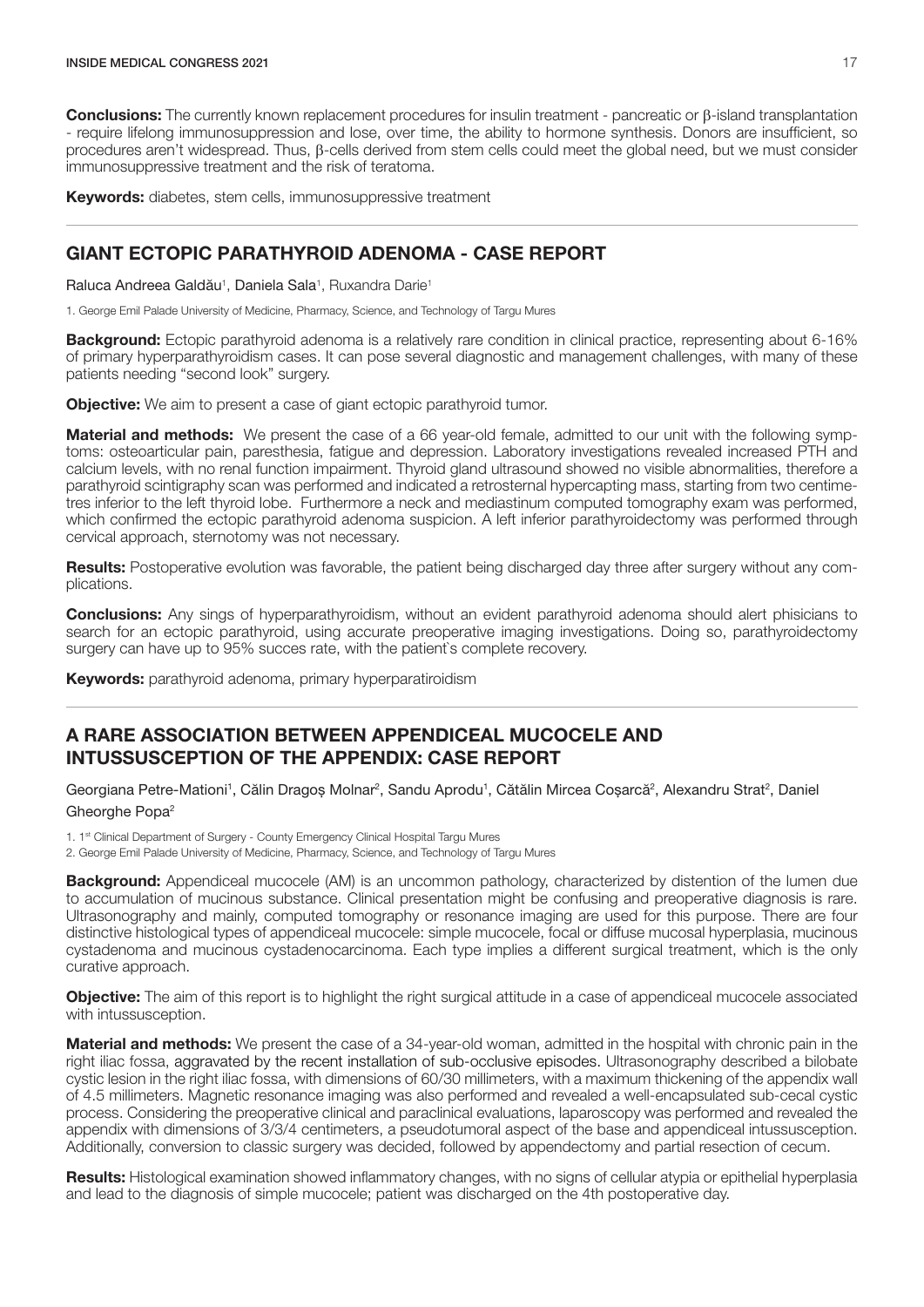**Conclusions:** Appendiceal mucocele is a rare disease with unspecific symptoms and surgical management depends on the pathological subgroup. Classic surgery is usually preferred, in order to avoid severe intra- and postoperative complications.

Keywords: appendiceal mucocele, intussusception, cystic tumor